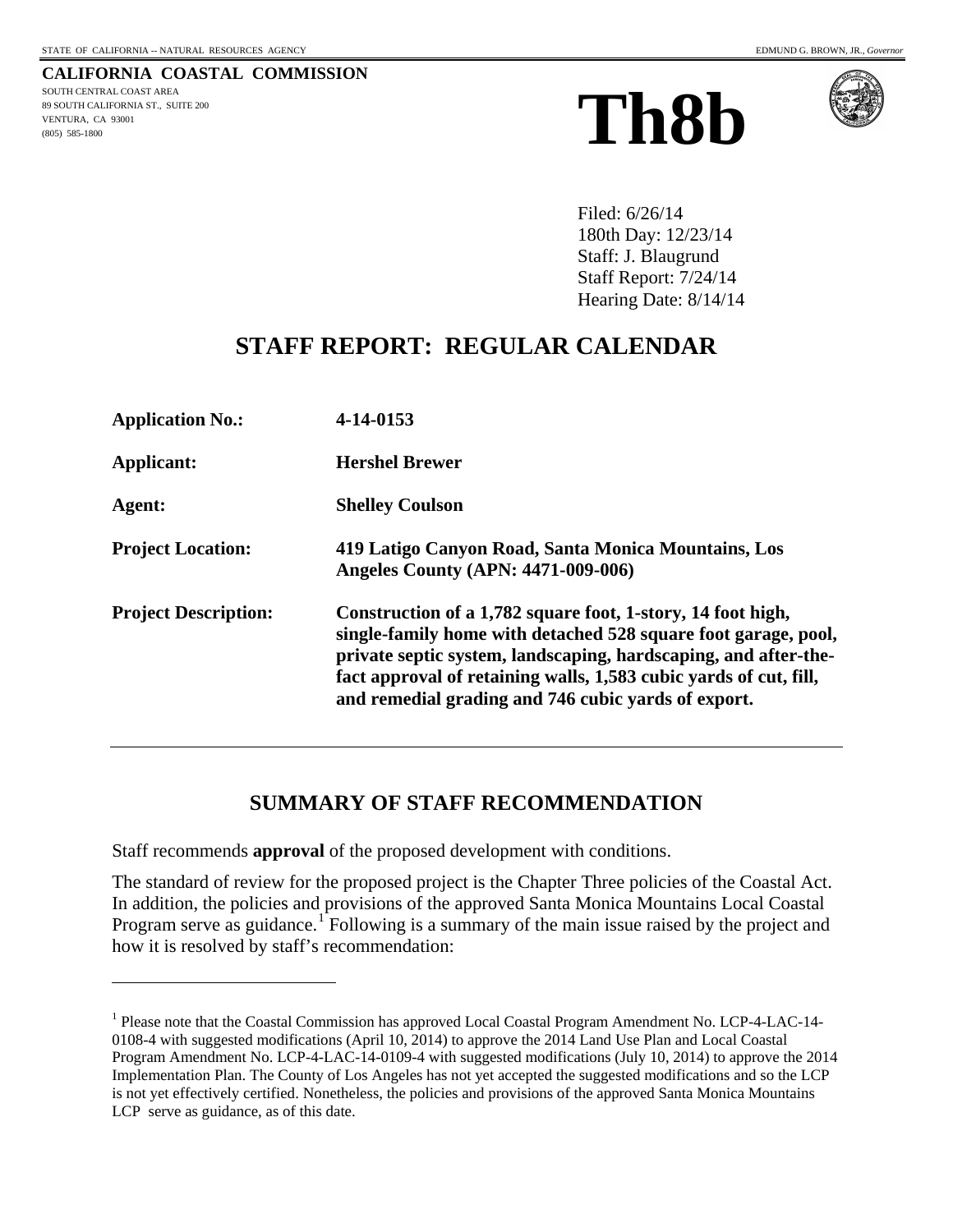• **VISUAL RESOURCES.** The proposed development will be visible from public viewing areas and will adversely impact visual resources. There are no siting or design alternatives that would avoid or significantly reduce visual impacts. The project is conditioned to minimize the visual impacts by requiring that the structure be finished in a color consistent with the surrounding natural landscape, that windows be made of non-reflective glass, by the use of native landscaping, and by limiting night lighting.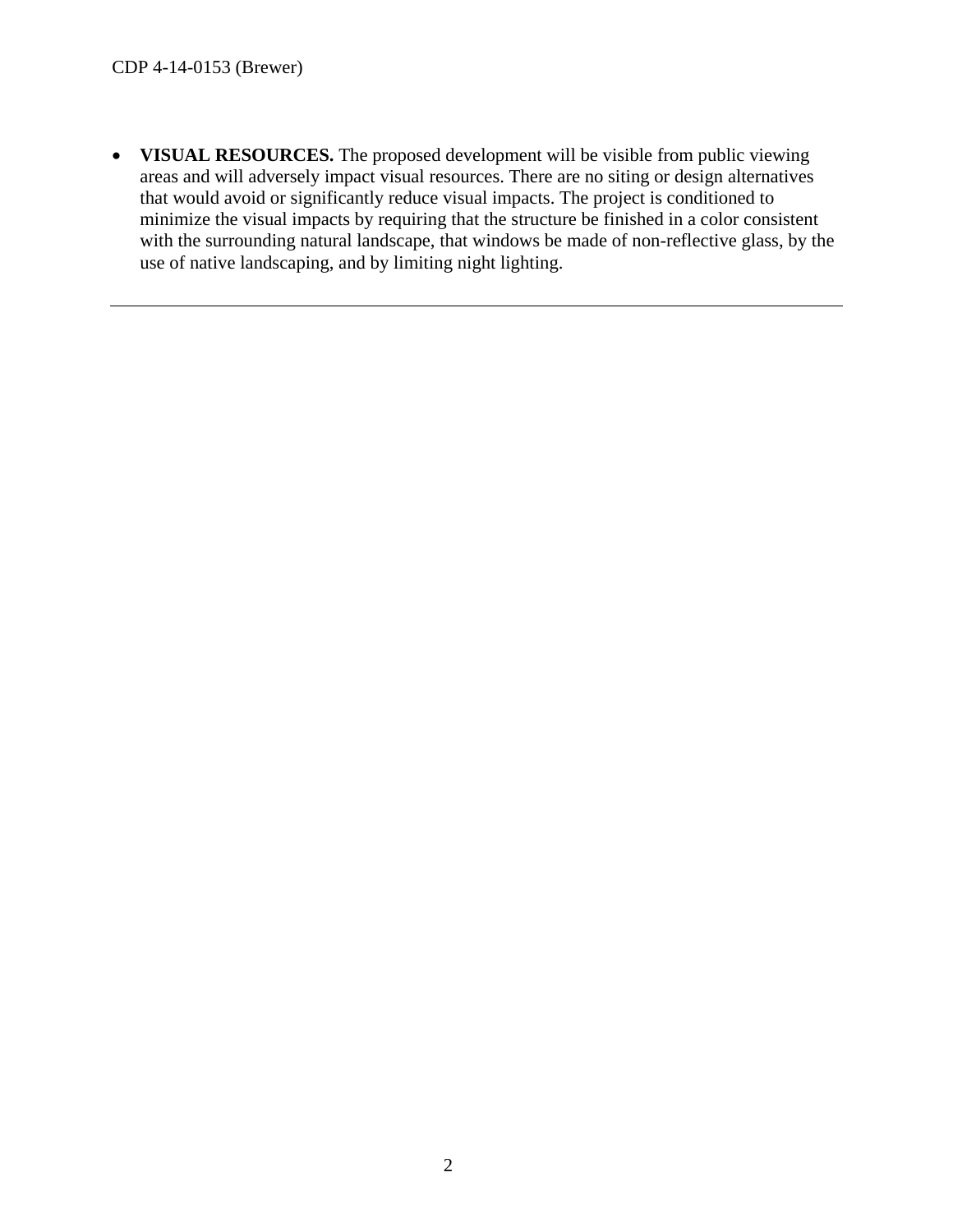# **Table of Contents**

| I.              |     |  |  |
|-----------------|-----|--|--|
| П.              |     |  |  |
|                 |     |  |  |
|                 | 1.  |  |  |
|                 | 2.  |  |  |
|                 | 3.  |  |  |
|                 | 4.  |  |  |
|                 | 5.  |  |  |
|                 | 6.  |  |  |
|                 | 7.  |  |  |
|                 | 8.  |  |  |
|                 | 9.  |  |  |
|                 | 10. |  |  |
|                 | 11. |  |  |
|                 |     |  |  |
| A.              |     |  |  |
| $\mathbf{B}$ .  |     |  |  |
| $\mathcal{C}$ . |     |  |  |
| D.              |     |  |  |
| E.              |     |  |  |
| $\mathbf{F}$    |     |  |  |
| G.              |     |  |  |
| Н.              |     |  |  |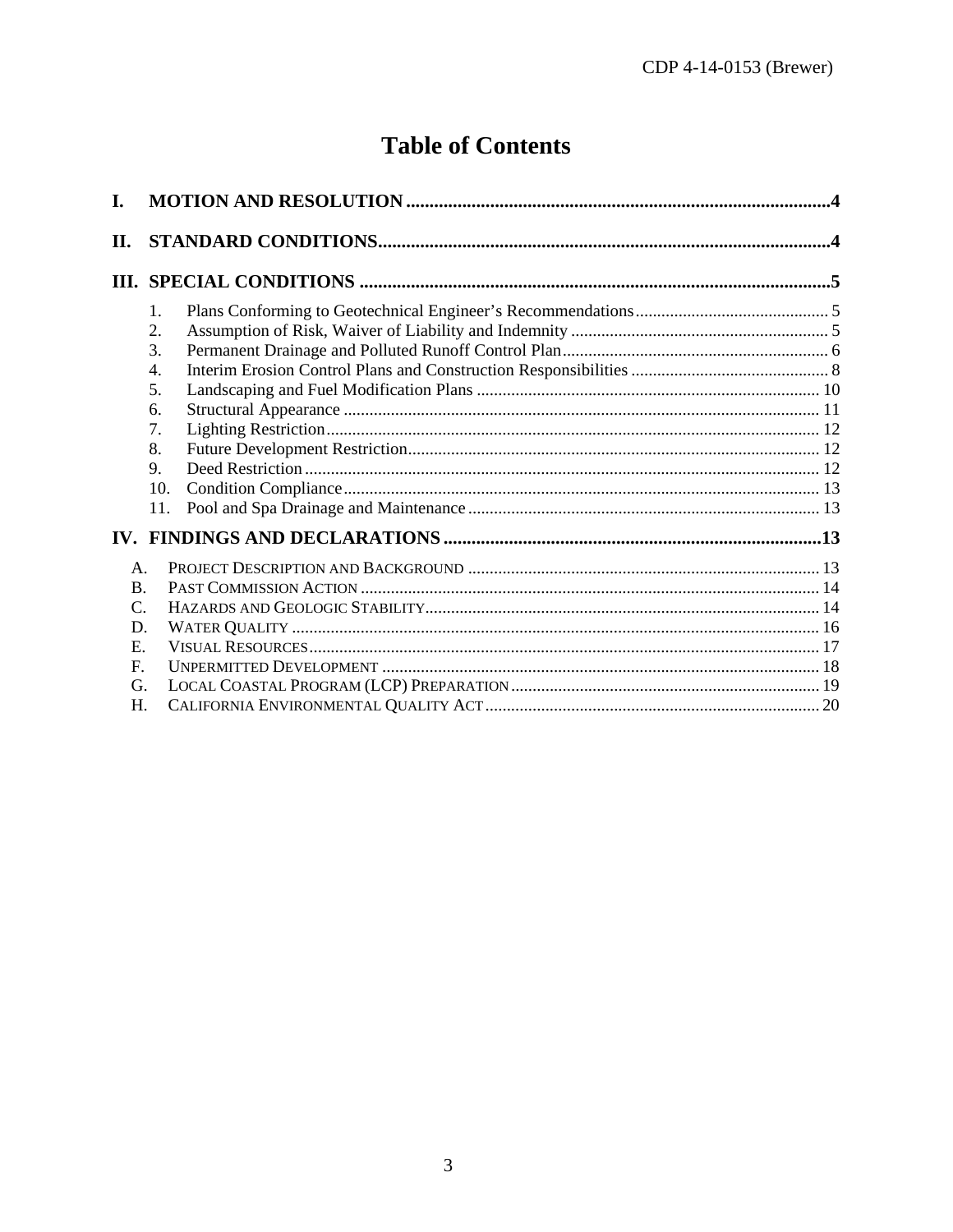#### **APPENDICES**

Appendix 1 Substantive File Documents

#### **EXHIBITS**

- Exhibit 1. Vicinity Map
- Exhibit 2. Parcel Map
- Exhibit 3. Project Plans
- Exhibit 4. Aerial Photograph of Project Site

**LOCAL APPROVALS RECEIVED:** County of Los Angeles Department of Regional Planning, Approval in Concept, dated 11/13/13; County of Los Angeles Environmental Health Services, Sewage Disposal System Conceptual Approval, dated 4/9/13; County of Los Angeles Fire Department, Preliminary Fuel Modification Plan Approval, dated 12/27/04.

## <span id="page-3-0"></span>**I. MOTION AND RESOLUTION**

The staff recommends that the Commission adopt the following resolution:

#### **Motion:**

*I move that the Commission approve Coastal Development Permit No. 4-14-0153 pursuant to the staff recommendation.*

Staff recommends a **YES** vote. Passage of this motion will result in approval of the permit as conditioned and adoption of the following resolution and findings. The motion passes only by affirmative vote of a majority of the Commissioners present.

#### **Resolution:**

*The Commission hereby approves a coastal development permit for the proposed development and adopts the findings set forth below on grounds that the development as conditioned will be in conformity with the policies of Chapter 3 of the Coastal Act and will not prejudice the ability of the local government having jurisdiction over the area to prepare a Local Coastal Program conforming to the provisions of Chapter 3. Approval of the permit complies with the California Environmental Quality Act because either 1) feasible mitigation measures and/or alternatives have been incorporated to substantially lessen any significant adverse effects of the development on the environment, or 2) there are no further feasible mitigation measures or alternatives that would substantially lessen any significant adverse impacts of the development on the environment.*

#### <span id="page-3-1"></span>**II. STANDARD CONDITIONS**

**1. Notice of Receipt and Acknowledgment.** The permit is not valid and development shall not commence until a copy of the permit, signed by the permittee or authorized agent,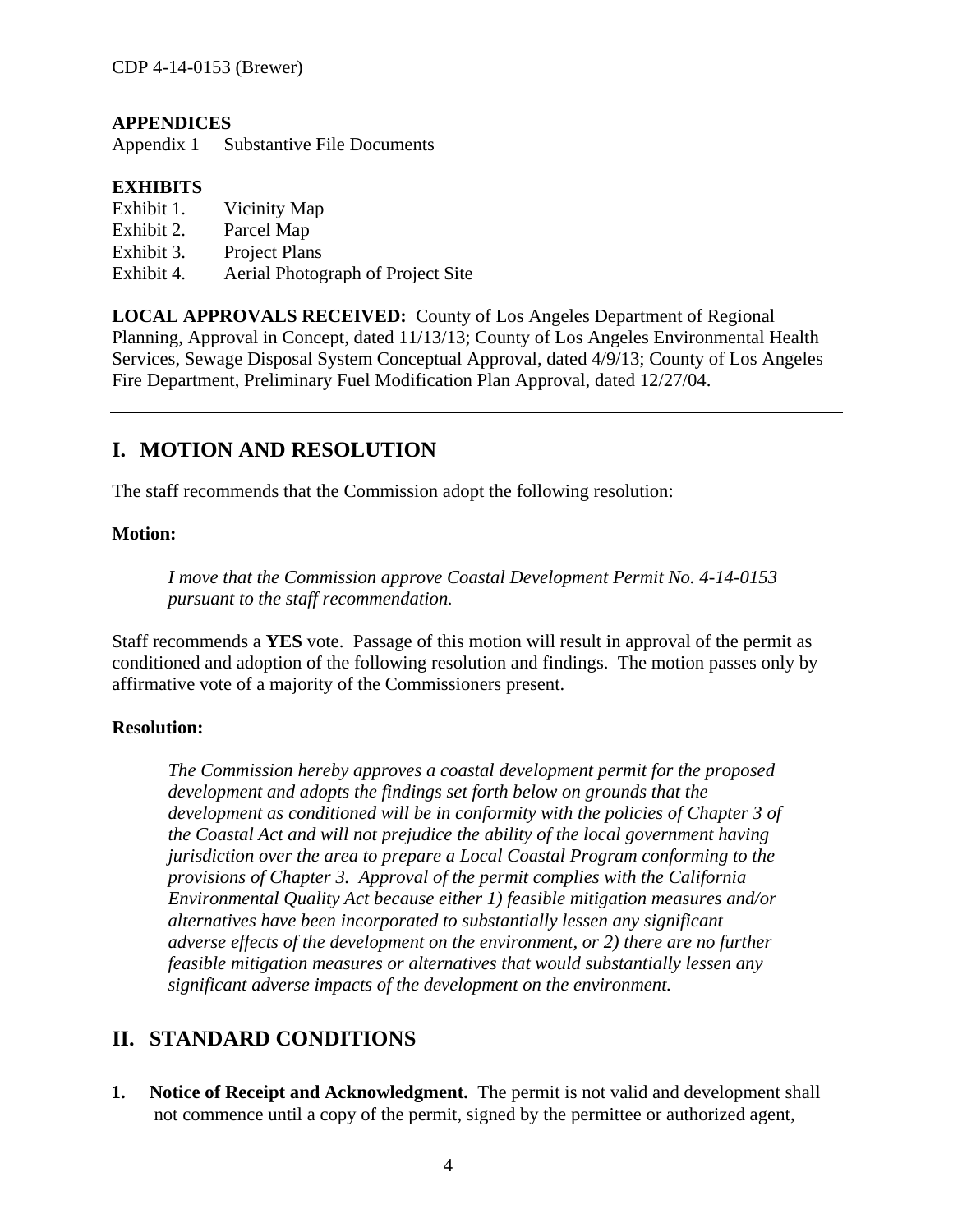acknowledging receipt of the permit and acceptance of the terms and conditions, is returned to the Commission office.

- **2. Expiration.** If development has not commenced, the permit will expire two years from the date on which the Commission voted on the application. Development shall be pursued in a diligent manner and completed in a reasonable period of time. Application for extension of the permit must be made prior to the expiration date.
- **3. Interpretation.** Any questions of intent or interpretation of any condition will be resolved by the Executive Director or the Commission.
- **4. Assignment.** The permit may be assigned to any qualified person, provided assignee files with the Commission an affidavit accepting all terms and conditions of the permit.
- **5. Terms and Conditions Run with the Land.** These terms and conditions shall be perpetual, and it is the intention of the Commission and the permittee to bind all future owners and possessors of the subject property to the terms and conditions.

## <span id="page-4-0"></span>**III. SPECIAL CONDITIONS**

#### <span id="page-4-1"></span>**1. Plans Conforming to Geotechnical Engineer's Recommendations**

By acceptance of this permit, the applicant agrees to comply with the recommendations contained in all of the geology, geotechnical, and/or soils reports referenced as Substantive File Documents. These recommendations, including recommendations concerning foundations, sewage disposal, and drainage, shall be incorporated into all final design and construction plans, which must be reviewed and approved by the consultant prior to commencement of development.

The final plans approved by the consultant shall be in substantial conformance with the plans approved by the Commission relative to construction, grading, and drainage. Any substantial changes in the proposed development approved by the Commission that may be required by the consultant shall require amendment(s) to the permit(s) or new Coastal Development Permit(s).

#### <span id="page-4-2"></span>**2. Assumption of Risk, Waiver of Liability and Indemnity**

By acceptance of this permit, the applicant acknowledges and agrees (i) that the site may be subject to hazards from wildfire and erosion; (ii) to assume the risks to the applicant and the property that is the subject of this permit of injury and damage from such hazards in connection with this permitted development; (iii) to unconditionally waive any claim of damage or liability against the Commission, its officers, agents, and employees for injury or damage from such hazards; and (iv) to indemnify and hold harmless the Commission, its officers, agents, and employees with respect to the Commission's approval of the project against any and all liability, claims, demands, damages, costs (including costs and fees incurred in defense of such claims), expenses, and amounts paid in settlement arising from any injury or damage due to such hazards.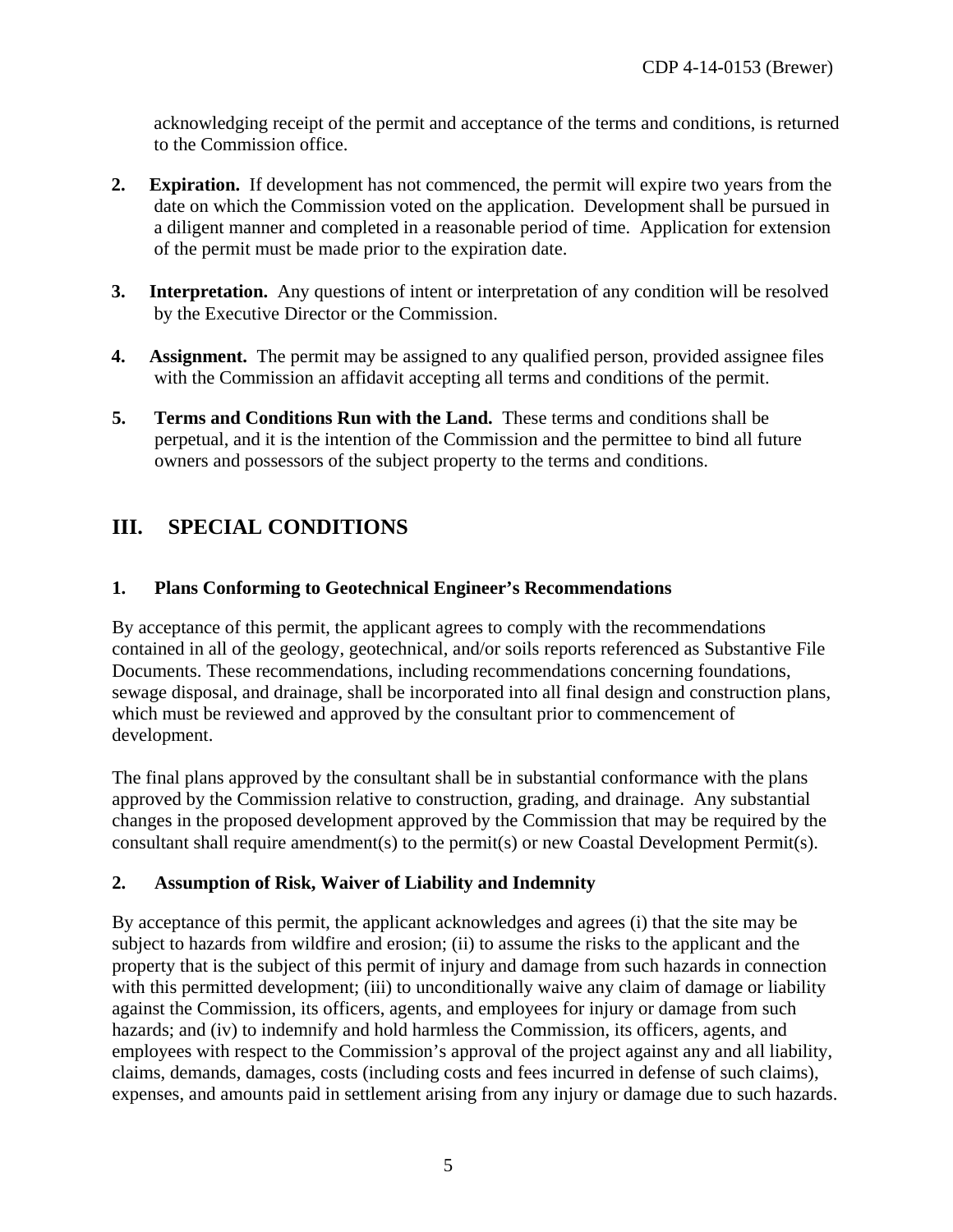#### <span id="page-5-0"></span>**3. Permanent Drainage and Polluted Runoff Control Plan**

A. PRIOR TO ISSUANCE OF THE COASTAL DEVELOPMENT PERMIT, the applicant shall submit to the Executive Director, two (2) copies of a final Drainage and Runoff Control Plan for the post-construction project site, prepared by a qualified licensed professional. The Plan shall include detailed drainage and runoff control plans with supporting calculations. The plans shall incorporate long-term post-construction Best Management Practices (BMPs) that protect water quality and minimize increases in runoff volume and rate in the project design of developments in the following order of priority:

a. Site Design BMPs: Project design features that reduce the creation or severity of potential pollutant sources, or reduce the alteration of the project site's natural stormwater flow regime. Examples are minimizing impervious surfaces, preserving native vegetation, and minimizing grading.

b. Source Control BMPs: Methods that reduce potential pollutants at their sources and/or avoid entrainment of pollutants in runoff, including schedules of activities, prohibitions of practices, maintenance procedures, managerial practices, or operational practices. Examples are covering outdoor storage areas, use of efficient irrigation, and minimizing the use of landscaping chemicals.

c. Treatment Control BMPs: Systems designed to remove pollutants from stormwater, by gravity settling of particulate pollutants, filtration, biological uptake, media adsorption, or any other physical, biological, or chemical process. Examples are vegetated swales, detention basins, and storm drain inlet filters. Where post-construction treatment of stormwater runoff is required, treatment control BMPs (or suites of BMPs) shall, at a minimum, be sized and designed to treat, infiltrate, or filter stormwater runoff from each storm event, up to and including the 85th percentile, 24-hour storm event for volume-based BMPs, or the 85th percentile, 1-hour storm event (with an appropriate safety factor of 2 or greater) for flow-based BMPs.

The qualified licensed professional shall certify in writing that the final Drainage and Runoff Control Plan is in substantial conformance with the following minimum requirements:

- (1) Projects shall incorporate Low Impact Development (LID) techniques in order to minimize stormwater quality and quantity impacts from development, unless a credible and compelling explanation is provided as to why such features are not feasible and/or appropriate. LID strategies use small-scale integrated and distributed management practices, including minimizing impervious surfaces, infiltrating stormwater close to its source, and preservation of permeable soils and native vegetation.
- (2) Post-development runoff rates from the site shall be maintained at levels similar to predevelopment conditions.
- (3) Selected BMPs shall consist, or primarily consist, of site design elements and/or landscape based systems or features that serve to maintain site permeability, avoid directly connected impervious area and/or retain, infiltrate, or filter runoff from rooftops, driveways and other hardscape areas, where feasible. Examples of such features include but are not limited to porous pavement, pavers, rain gardens, vegetated swales, infiltration trenches, cisterns.
- (4) Landscape plants shall have low water and chemical treatment demands and be consistent with **Special Condition 5, Landscaping and Fuel Modification Plans**. An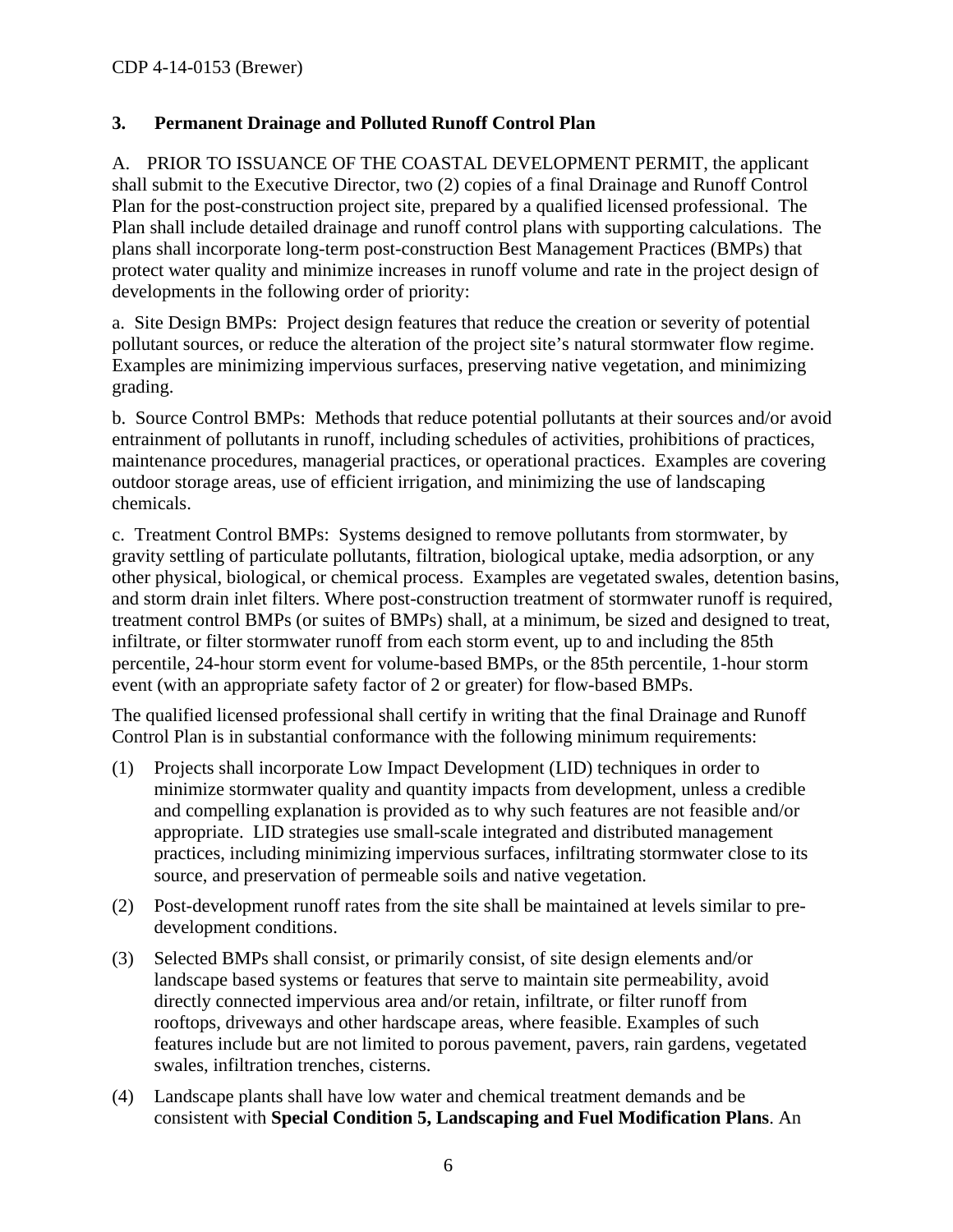efficient irrigation system designed based on hydrozones and utilizing drip emitters or micro-sprays or other efficient design shall be utilized for any landscaping requiring water application.

- (5) All slopes shall be stabilized in accordance with provisions contained in the Landscaping and/or Interim Erosion and Sediment Control Condition for this Coastal Development Permit and, if applicable, in accordance with engineered plans prepared by a qualified licensed professional.
- (6) Runoff shall be discharged from the developed site in a non-erosive manner. Energy dissipating measures shall be installed where needed to prevent erosion. Plan details and cross sections for any rock rip-rap and/or other energy dissipating devices or structures associated with the drainage system shall be prepared by a qualified licensed professional. The drainage plans shall specify, the location, dimensions, cubic yards of rock, etc. for the any velocity reducing structure with the supporting calculations showing the sizing requirements and how the device meets those sizing requirements. The qualified, licensed professional shall ensure that all energy dissipaters use the minimum amount of rock and/or other hardscape necessary to protect the site from erosion.
- (7) All BMPs shall be operated, monitored, and maintained in accordance with manufacturer's specifications where applicable, or in accordance with well recognized technical specifications appropriate to the BMP for the life of the project and at a minimum, all structural BMPs shall be inspected, cleaned-out, and where necessary, repaired prior to the onset of the storm season (October 15th each year) and at regular intervals as necessary between October  $15<sup>th</sup>$  and April  $15<sup>th</sup>$  of each year. Debris and other water pollutants removed from structural BMP(s) during clean-out shall be contained and disposed of in a proper manner.
- (9) For projects located on a hillside, slope, or which may otherwise be prone to geologic instability, site drainage and BMP selection shall be developed concurrent with the preliminary development design and grading plan, and final drainage plans shall be approved by a licensed geotechnical engineer or engineering geologist.
- (10) Should any of the project's surface or subsurface drainage/filtration structures or other BMPs fail or result in increased erosion, the applicant/landowner or successor-ininterest shall be responsible for any necessary repairs to the drainage/filtration system or BMPs and restoration of the affected area. Should repairs or restoration become necessary, prior to the commencement of such repair or restoration work, the applicant shall submit a repair and restoration plan to the Executive Director to determine if an amendment or new coastal development permit is required to authorize such work.

B. The final Drainage and Runoff Control Plan shall be in conformance with the site/ development plans approved by the Coastal Commission. Any necessary changes to the Coastal Commission approved site/development plans required by a qualified, licensed professional shall be reported to the Executive Director. No changes to the Coastal Commission approved final site/development plans shall occur without an amendment to the coastal development permit, unless the Executive Director determines that no amendment is required.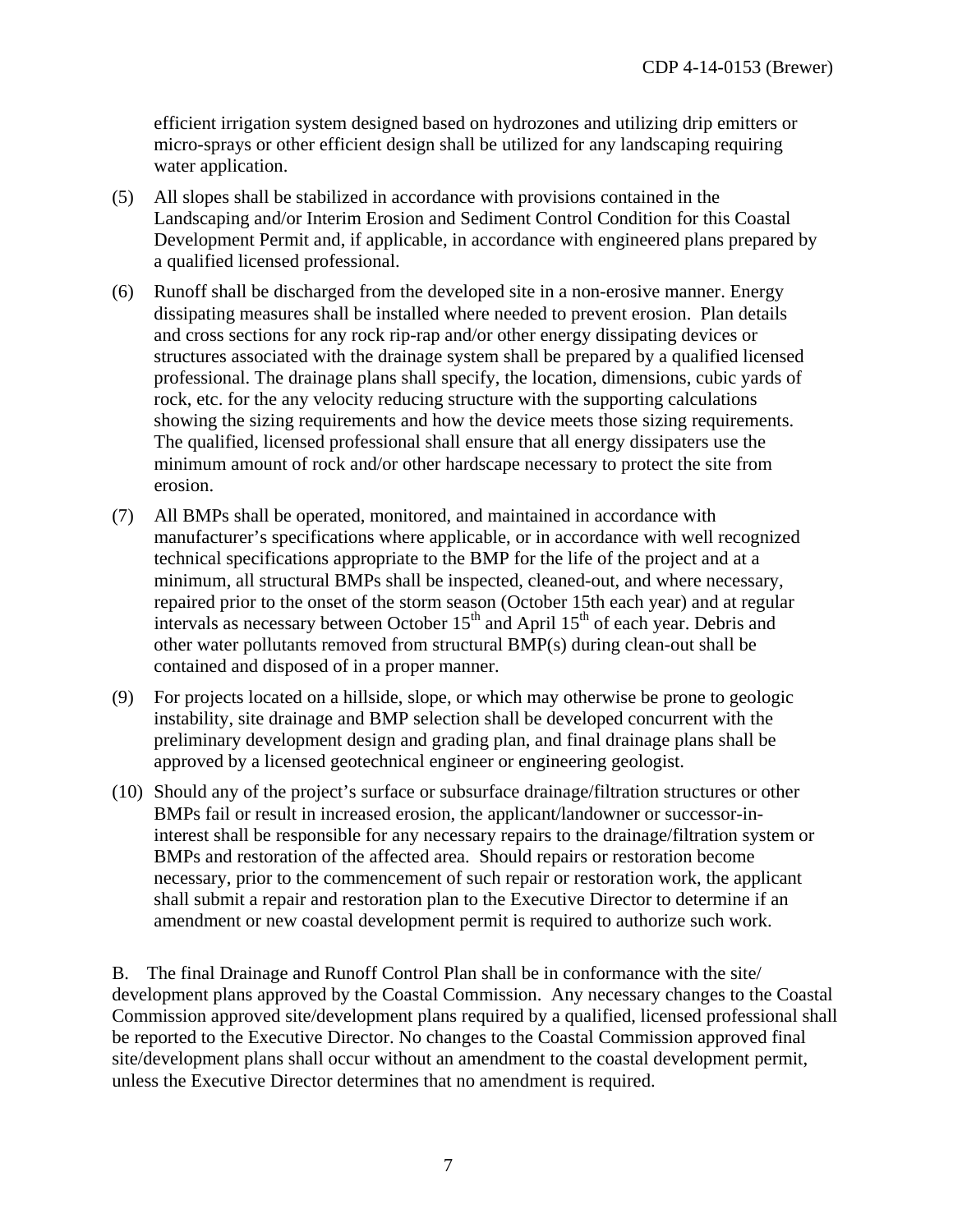#### <span id="page-7-0"></span>**4. Interim Erosion Control Plans and Construction Responsibilities**

A. PRIOR TO THE ISSUANCE OF THE COASTAL DEVELOPMENT PERMIT, the applicant shall submit to the Executive Director an Interim Erosion Control and Construction Best Management Practices Plan, prepared by a qualified, licensed professional. The qualified, licensed professional shall certify in writing that the Interim Erosion Control and Construction Best Management Practices (BMPs) plan are in conformance with the following requirements:

- 1. Erosion Control Plan
- (a) The plan shall delineate the areas to be disturbed by grading or construction activities and shall include any temporary access roads, staging areas and stockpile areas. The natural areas on the site shall be clearly delineated on the plan and on-site with fencing or survey flags.
- (b) Include a narrative report describing all temporary run-off and erosion control measures to be used during construction.
- (c) The plan shall identify and delineate on a site or grading plan the locations of all temporary erosion control measures.
- (d) The plan shall specify that grading shall take place only during the dry season (April 1 October 31). This period may be extended for a limited period of time if the situation warrants such a limited extension, if approved by the Executive Director. The applicant shall install or construct temporary sediment basins (including debris basins, desilting basins, or silt traps), temporary drains and swales, sand bag barriers, silt fencing, and shall stabilize any stockpiled fill with geofabric covers or other appropriate cover, install geotextiles or mats on all cut or fill slopes, and close and stabilize open trenches as soon as possible. Basins shall be sized to handle not less than a 10 year, 6 hour duration rainfall intensity event.
- (e) The erosion control measures shall be required on the project site prior to or concurrent with the initial grading operations and maintained throughout the development process to minimize erosion and sediment from runoff waters during construction. All sediment should be retained on-site, unless removed to an appropriate, approved dumping location either outside of the coastal zone or within the coastal zone to a site permitted to receive fill.
- (f) The plan shall also include temporary erosion control measures should grading or site preparation cease for a period of more than 30 days, including but not limited to: stabilization of all stockpiled fill, access roads, disturbed soils and cut and fill slopes with geotextiles and/or mats, sand bag barriers, silt fencing; temporary drains and swales and sediment basins. The plans shall also specify that all disturbed areas shall be seeded with native grass species and include the technical specifications for seeding the disturbed areas. These temporary erosion control measures shall be monitored and maintained until grading or construction operations resume.
- (g) All temporary, construction related erosion control materials shall be comprised of biodegradable materials (natural fiber, not photo-degradable plastics) and must be removed when permanent erosion control measures are in place. Bio-degradable erosion control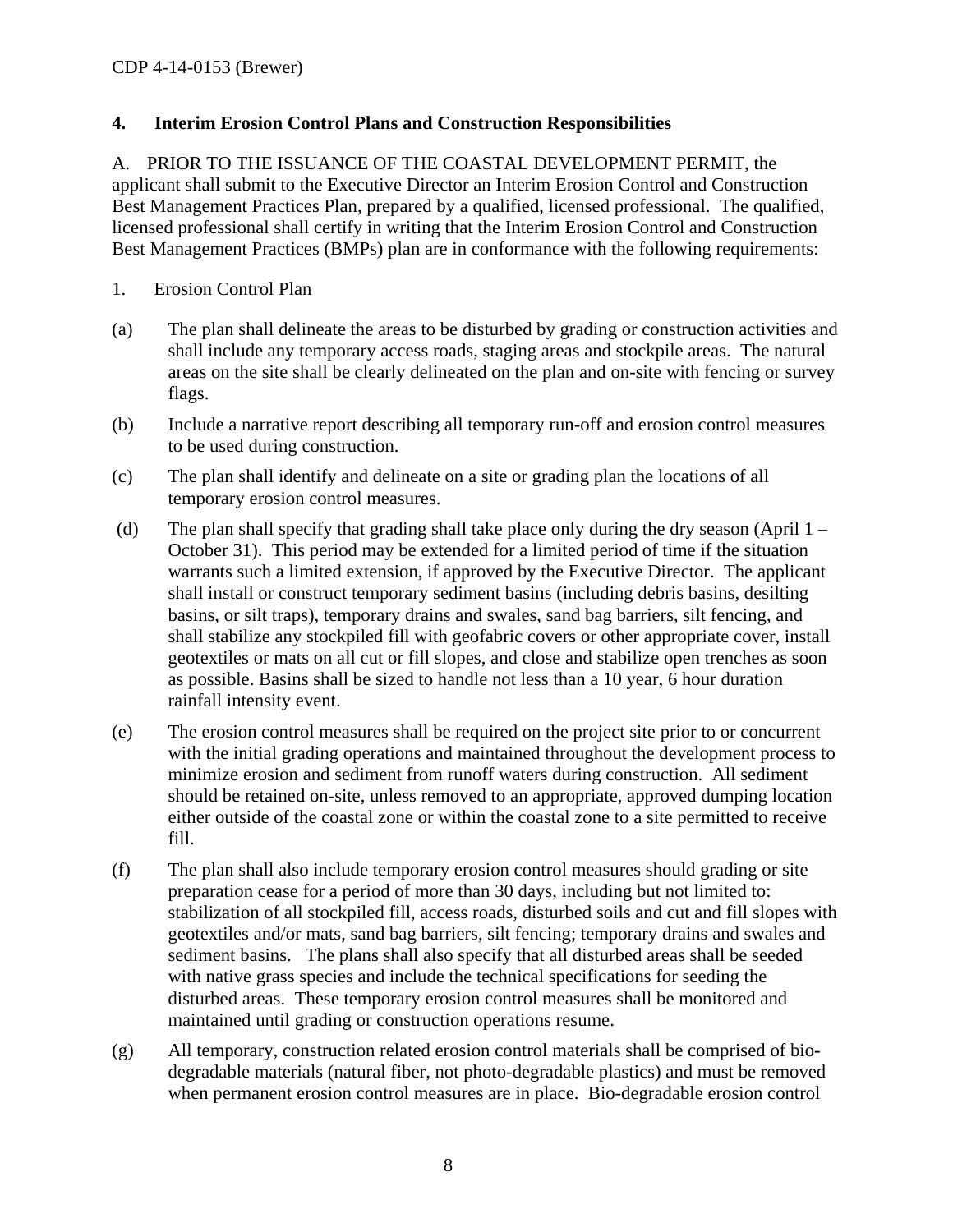materials may be left in place if they have been incorporated into the permanent landscaping design.

- 2. Construction Best Management Practices
- (a) No demolition or construction materials, debris, or waste shall be placed or stored where it may enter sensitive habitat, receiving waters or a storm drain, or be subject to wave, wind, rain, or tidal erosion and dispersion.
- (b) No demolition or construction equipment, materials, or activity shall be placed in or occur in any location that would result in impacts to environmentally sensitive habitat areas, streams, wetlands or their buffers.
- (c) Any and all debris resulting from demolition or construction activities shall be removed from the project site within 24 hours of completion of the project.
- (d) Demolition or construction debris and sediment shall be removed from work areas each day that demolition or construction occurs to prevent the accumulation of sediment and other debris that may be discharged into coastal waters.
- (e) All trash and debris shall be disposed in the proper trash and recycling receptacles at the end of every construction day.
- (f) The applicant shall provide adequate disposal facilities for solid waste, including excess concrete, produced during demolition or construction.
- (g) Debris shall be disposed of at a permitted disposal site or recycled at a permitted recycling facility. If the disposal site is located in the coastal zone, a coastal development permit or an amendment to this permit shall be required before disposal can take place unless the Executive Director determines that no amendment or new permit is legally required.
- (h) All stock piles and construction materials shall be covered, enclosed on all sides, shall be located as far away as possible from drain inlets and any waterway, and shall not be stored in contact with the soil.
- (i) Machinery and equipment shall be maintained and washed in confined areas specifically designed to control runoff. Thinners or solvents shall not be discharged into sanitary or storm sewer systems.
- (j) The discharge of any hazardous materials into any receiving waters shall be prohibited.
- (k) Spill prevention and control measures shall be implemented to ensure the proper handling and storage of petroleum products and other construction materials. Measures shall include a designated fueling and vehicle maintenance area with appropriate berms and protection to prevent any spillage of gasoline or related petroleum products or contact with runoff. The area shall be located as far away from the receiving waters and storm drain inlets as possible.
- (l) Best Management Practices (BMPs) and Good Housekeeping Practices (GHPs) designed to prevent spillage and/or runoff of demolition or construction-related materials, and to contain sediment or contaminants associated with demolition or construction activity, shall be implemented prior to the on-set of such activity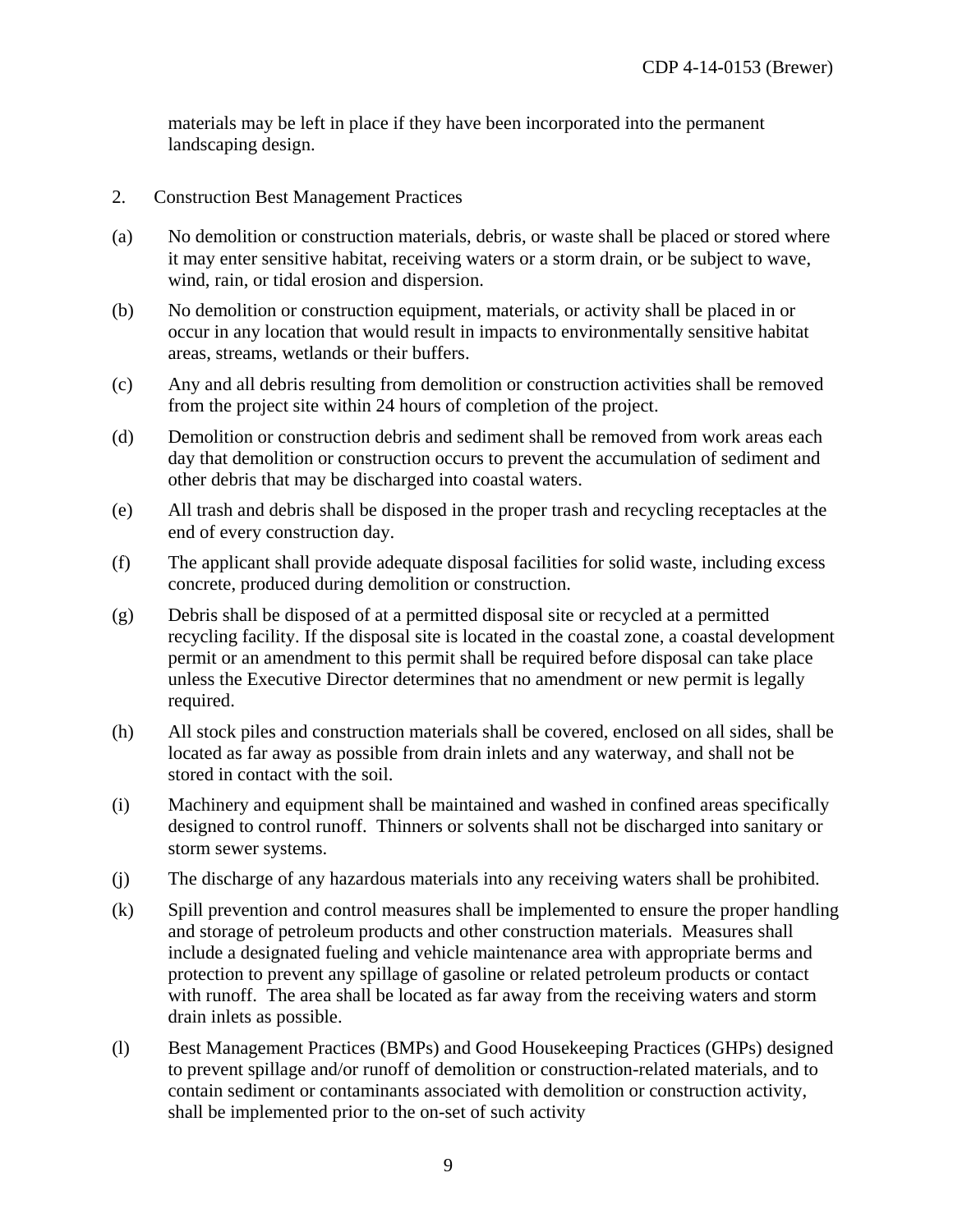(m) All BMPs shall be maintained in a functional condition throughout the duration of construction activity.

B. The final Interim Erosion Control and Construction Best Management Practices Plan shall be in conformance with the site/ development plans approved by the Coastal Commission. Any necessary changes to the Coastal Commission approved site/development plans required by a qualified, licensed professional shall be reported to the Executive Director. No changes to the Coastal Commission approved final site/development plans shall occur without an amendment to the coastal development permit, unless the Executive Director determines that no amendment is required.

#### <span id="page-9-0"></span>**5. Landscaping and Fuel Modification Plans**

PRIOR TO ISSUANCE OF THE COASTAL DEVELOPMENT PERMIT, the applicant shall submit two sets of landscaping and fuel modification plans, prepared by a licensed landscape architect or a qualified resource specialist. The consulting landscape architect or qualified landscape professional shall certify in writing that the final Landscape and Fuel Modification plans are in conformance with the following requirements:

#### **A) Landscaping Plan**

- (1) All graded & disturbed areas on the subject site shall be planted and maintained for erosion control purposes within thirty (30) days of receipt of the certificate of occupancy for the residence. To minimize the need for irrigation all landscaping shall consist primarily of native/drought resistant plants, as listed by the California Native Plant Society, Santa Monica Mountains Chapter, in their document entitled Recommended List of Plants for Landscaping in the Santa Monica Mountains, dated February 5, 1996. All native plant species shall be of local genetic stock. No plant species listed as problematic and/or invasive by the California Native Plant Society [\(http://www.CNPS.org/\)](http://www.cnps.org/), the California Invasive Plant Council (formerly the California Exotic Pest Plant Council) [\(http://www.cal-ipc.org/\)](http://www.cal-ipc.org/), or as may be identified from time to time by the State of California shall be employed or allowed to naturalize or persist on the site. No plant species listed as a "noxious weed" by the State of California or the U.S. Federal Government shall be utilized within the property.
- (2) All cut and fill slopes shall be stabilized with planting at the completion of final grading. Planting should be of native plant species indigenous to the Santa Monica Mountains using accepted planting procedures, consistent with fire safety requirements. All native plant species shall be of local genetic stock. Such planting shall be adequate to provide 90 percent coverage within two (2) years, and this requirement shall apply to all disturbed soils;
- (3) Plantings will be maintained in good growing condition throughout the life of the project and, whenever necessary, shall be replaced with new plant materials to ensure continued compliance with applicable landscape requirements;
- (4) Rodenticides containing any anticoagulant compounds (including, but not limited to, Warfarin, Brodifacoum, Bromadiolone or Diphacinone) shall not be used.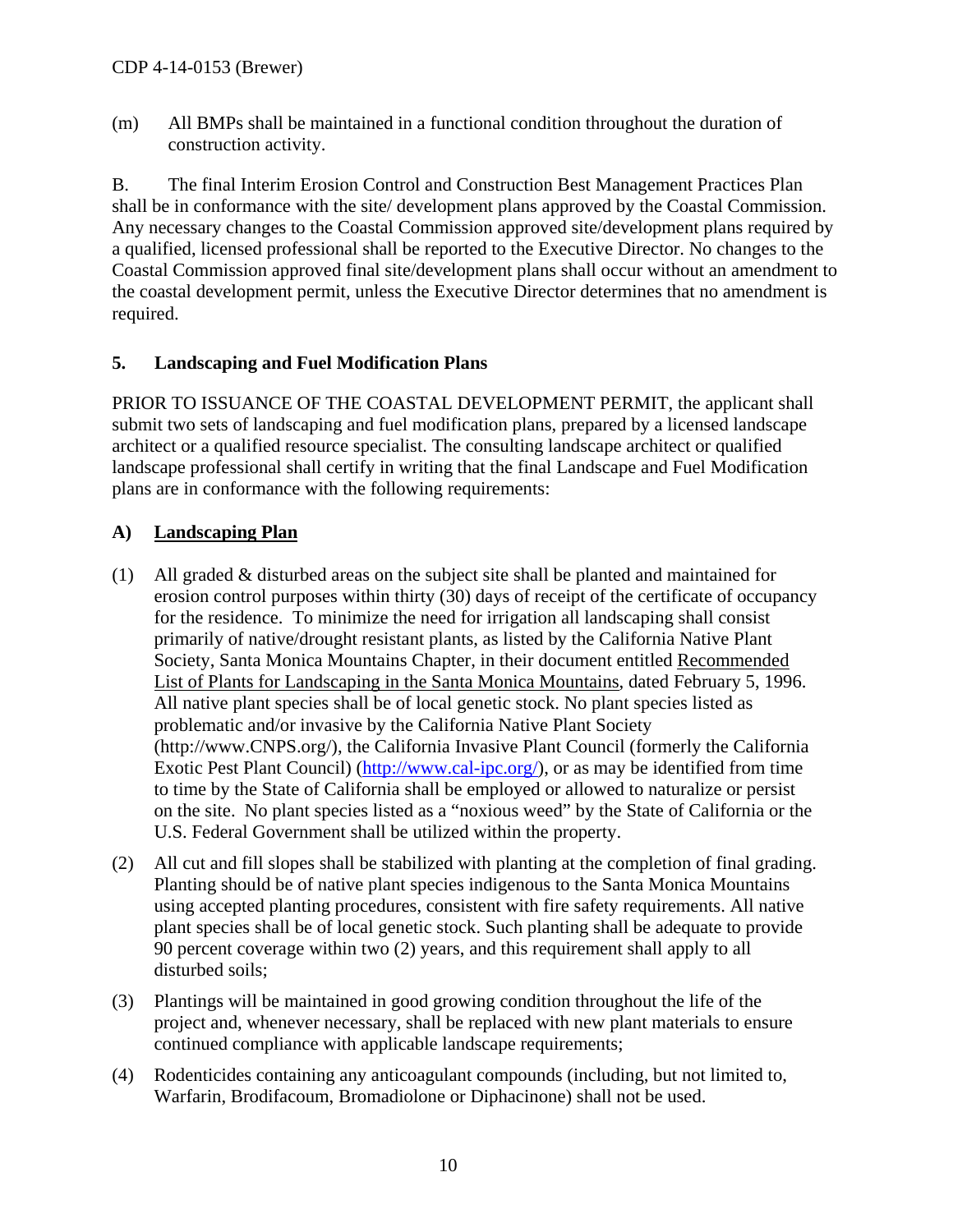#### **B) Fuel Modification Plans**

Vegetation within 20 feet of the proposed house may be removed to mineral earth, vegetation within a 200-foot radius of the main structure may be selectively thinned in order to reduce fire hazard. However, such thinning shall only occur in accordance with an approved long-term fuel modification plan submitted pursuant to this special condition. The fuel modification plan shall include details regarding the types, sizes and location of plant materials to be removed, and how often thinning is to occur. In addition, the applicant shall submit evidence that the fuel modification plan has been reviewed and approved by the Forestry Department of Los Angeles County. Irrigated lawn, turf and ground cover planted within the twenty foot radius of the proposed house shall be selected from the most drought tolerant species or subspecies, or varieties suited to the Mediterranean climate of the Santa Monica Mountains.

#### **C) Conformance with Coastal Commission Approved Site/Development Plans**

The Permittee shall undertake development in accordance with the final Landscape and Fuel Modification Plans. The final Landscape and Fuel Modification Plans shall be in conformance with the site/development plans approved by the Coastal Commission. Any changes to the Coastal Commission approved site/development plans shall be reported to the Executive Director. No changes to the Coastal Commission approved final site/development plans shall occur without an amendment to the coastal development permit, unless the Executive Director determines that no amendment is legally required.

#### **D) Monitoring**

Three years from the date of the receipt of the Certificate of Occupancy for the residence the applicant shall submit to the Executive Director, a landscape monitoring report, prepared by a licensed Landscape Architect or qualified Resource Specialist, that certifies the on-site landscaping is in conformance with the landscape plan approved pursuant to this Special Condition. The monitoring report shall include photographic documentation of plant species and plant coverage.

If the landscape monitoring report indicates the landscaping is not in conformance with or has failed to meet the requirements specified in this condition, the applicant, or successors in interest, shall submit, within 30 days of the date of the monitoring report, a revised or supplemental landscape plan, certified by a licensed Landscape Architect or a qualified Resource Specialist, that specifies additional or supplemental landscaping measures to remediate those portions of the original plan that have failed or are not in conformance with the original approved plan. This remedial landscaping plan shall be implemented within 30 days of the date of the final supplemental landscaping plan and remedial measures shall be repeated as necessary to meet the requirements of this condition.

#### <span id="page-10-0"></span>**6. Structural Appearance**

PRIOR TO ISSUANCE OF THE COASTAL DEVELOPMENT PERMIT, the applicant shall submit for the review and approval of the Executive Director, a color palette and material specifications for the outer surface of all structures authorized by the approval of this Coastal Development Permit. The palette samples shall be presented in a format not to exceed 8½" x 11"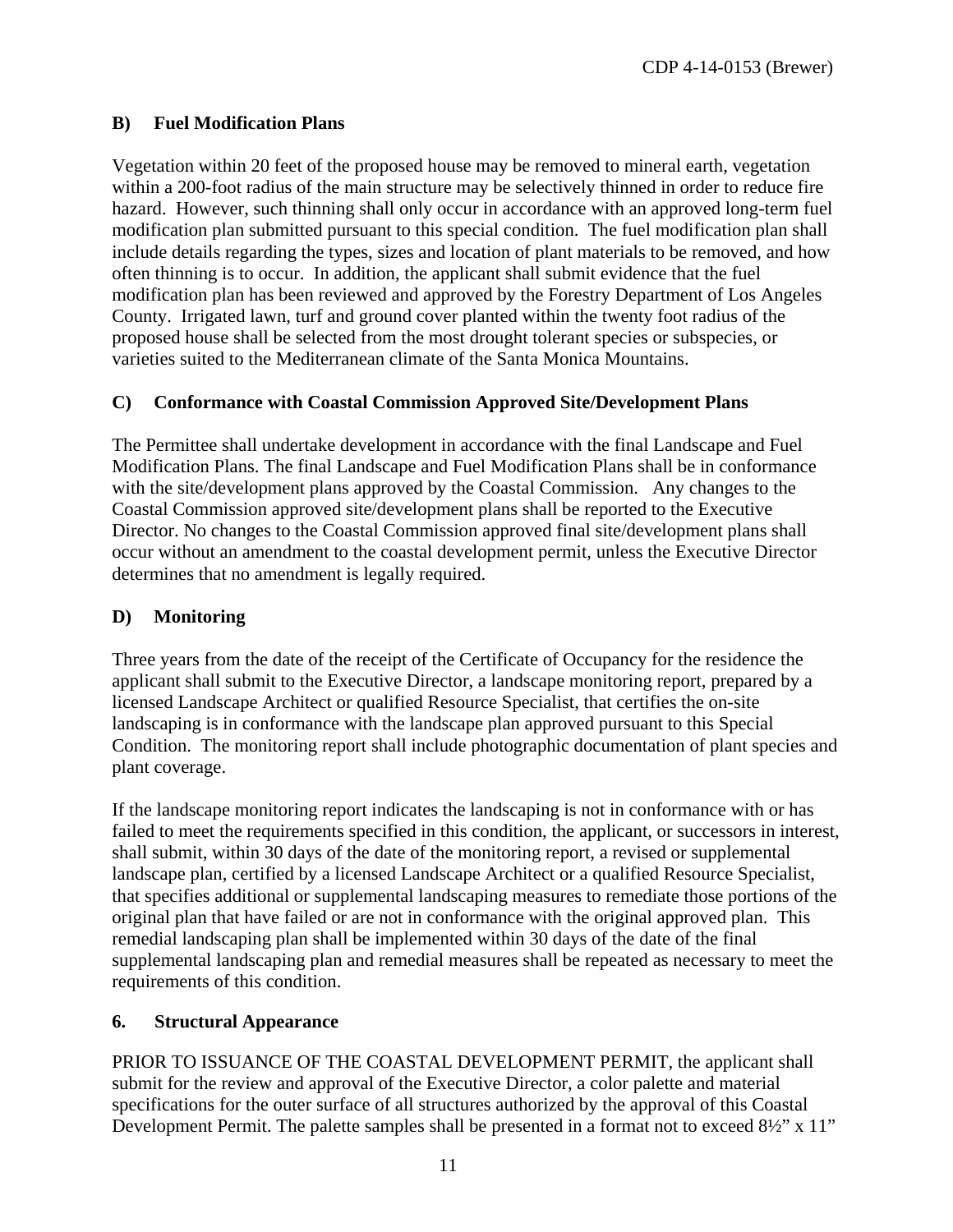$x \frac{1}{2}$ " in size. The palette shall include the colors proposed for the roofs, trims, exterior surfaces, driveways, retaining walls, and other structures authorized by this permit. Acceptable colors shall be limited to colors compatible with the surrounding environment (earth tones) including shades of green, brown and gray with no white or light shades and no bright tones. All windows shall be comprised of non-glare glass.

The approved structures shall be colored with only the colors and window materials authorized pursuant to this special condition. Alternative colors or materials for future repainting or resurfacing or new windows may only be applied to the structures authorized by this Coastal Development Permit if such changes are specifically authorized by the Executive Director as complying with this special condition.

### <span id="page-11-0"></span>**7. Lighting Restriction**

- A. The only outdoor night lighting allowed on the subject parcel is limited to the following:
- (1) The minimum necessary to light walkways used for entry and exit to the structures, including parking areas on the site. This lighting shall be limited to fixtures that do not exceed two feet in height above finished grade, are directed downward and generate the same or less lumens equivalent to those generated by a 60 watt incandescent bulb, unless a greater number of lumens is authorized by the Executive Director.
- (2) Security lighting attached to the residence and garage shall be controlled by motion detectors and is limited to same or less lumens equivalent to those generated by a 60 watt incandescent bulb.
- (3) The minimum necessary to light the entry area to the driveway with the same or less lumens equivalent to those generated by a 60-watt incandescent bulb.

B. No lighting around the perimeter of the site and no lighting for aesthetic purposes is allowed.

## <span id="page-11-1"></span>**8. Future Development Restriction**

This permit is only for the development described in this Coastal Development Permit. Pursuant to Title 14 California Code of Regulations section 13250(b)(6), the exemptions otherwise provided in Public Resources Code section 30610(a) shall not apply to the development governed by this Coastal Development Permit. Accordingly, any future structures, future improvements, or change of use to the permitted structures authorized by this permit, including but not limited to, any grading, clearing or other disturbance of vegetation other than as provided for in the approved landscape plan prepared pursuant to **Special Condition 5, Landscaping and Fuel Modification Plans,** shall require an amendment to this Coastal Development Permit from the Commission or shall require an additional coastal development permit from the Commission or from the applicable certified local government.

## <span id="page-11-2"></span>**9. Deed Restriction**

PRIOR TO ISSUANCE OF THE COASTAL DEVELOPMENT PERMIT, the applicant shall submit to the Executive Director for review and approval documentation demonstrating that the applicant has executed and recorded against the parcel(s) governed by this permit a deed restriction, in a form and content acceptable to the Executive Director: (1) indicating that,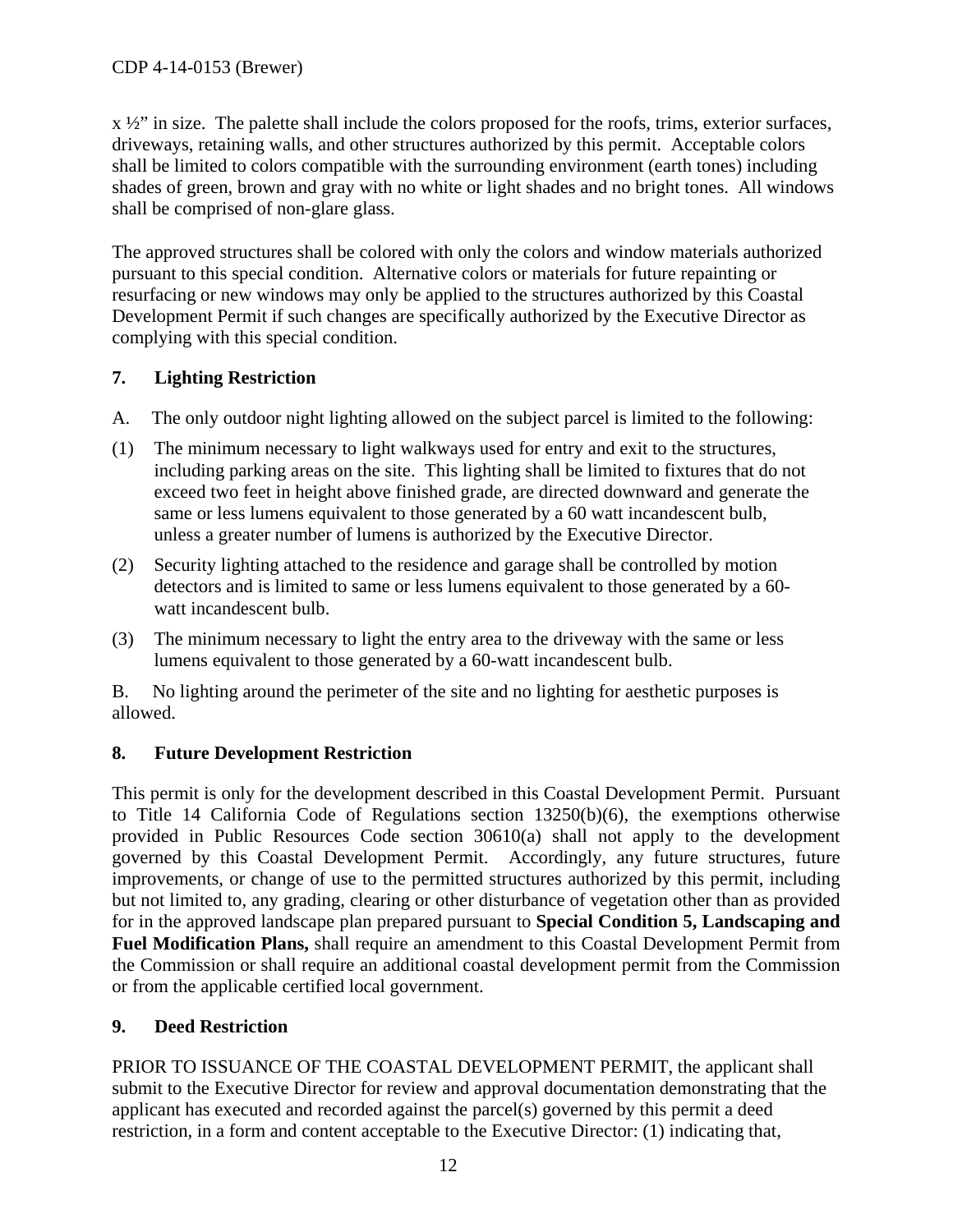pursuant to this permit, the California Coastal Commission has authorized development on the subject property, subject to terms and conditions that restrict the use and enjoyment of that property; and (2) imposing the Special Conditions of this permit as covenants, conditions and restrictions on the use and enjoyment of the Property. The deed restriction shall include a legal description of the entire parcel or parcels governed by this permit. The deed restriction shall also indicate that, in the event of an extinguishment or termination of the deed restriction for any reason, the terms and conditions of this permit shall continue to restrict the use and enjoyment of the subject property so long as either this permit or the development it authorizes, or any part, modification, or amendment thereof, remains in existence on or with respect to the subject property.

#### <span id="page-12-0"></span>**10. Condition Compliance**

Within 180 days of Commission action on this coastal development permit application, or within such additional time as the Executive Director may grant for good cause, the applicant shall satisfy all requirements specified in the conditions hereto that the applicant is required to satisfy prior to issuance of this permit. Failure to comply with this requirement may result in the expiration of this coastal permit approval and the institution of enforcement action under the provisions of Chapter 9 of the Coastal Act.

#### <span id="page-12-1"></span>**11. Pool and Spa Drainage and Maintenance**

By acceptance of this permit, the applicant agrees to install a no chlorine or low chlorine purification system and agrees to maintain proper pool water pH, calcium and alkalinity balance to ensure any runoff or drainage from the pool or spa will not include excessive amounts of chemicals that may adversely affect water quality or environmentally sensitive habitat areas. In addition, the applicant agrees not to discharge chlorinated or non-chlorinated pool water into a street, storm drain, creek, canyon drainage channel, or other location where it could enter receiving waters.

# <span id="page-12-2"></span>**IV. FINDINGS AND DECLARATIONS**

The Commission hereby finds and declares:

#### <span id="page-12-3"></span>**A. PROJECT DESCRIPTION AND BACKGROUND**

The applicant proposes to construct a 1,782 square foot, 1-story, 14 foot high, single-family home with detached 528 square foot garage, pool, private septic system, landscaping, and hardscaping. Additionally, the proposed project includes a request for after-the-fact approval of five retaining walls totaling 267 feet in length, and up to six feet in height, 1,583 cubic yards of cut, fill, and remedial grading and 746 cubic yards of export.

The site is located at 419 Latigo Canyon Road in the Santa Monica Mountains portion of unincorporated Los Angeles County (APN 4471-009-006), as shown on Exhibits 1 and 2. Specifically, the subject parcel is located on the northeast corner of the Latigo Canyon Road and Kanan Dume Road intersection. The subject property is approximately 12,200 square feet in size and is situated among single-family residences to the north, east, and west, as depicted on Exhibit 4.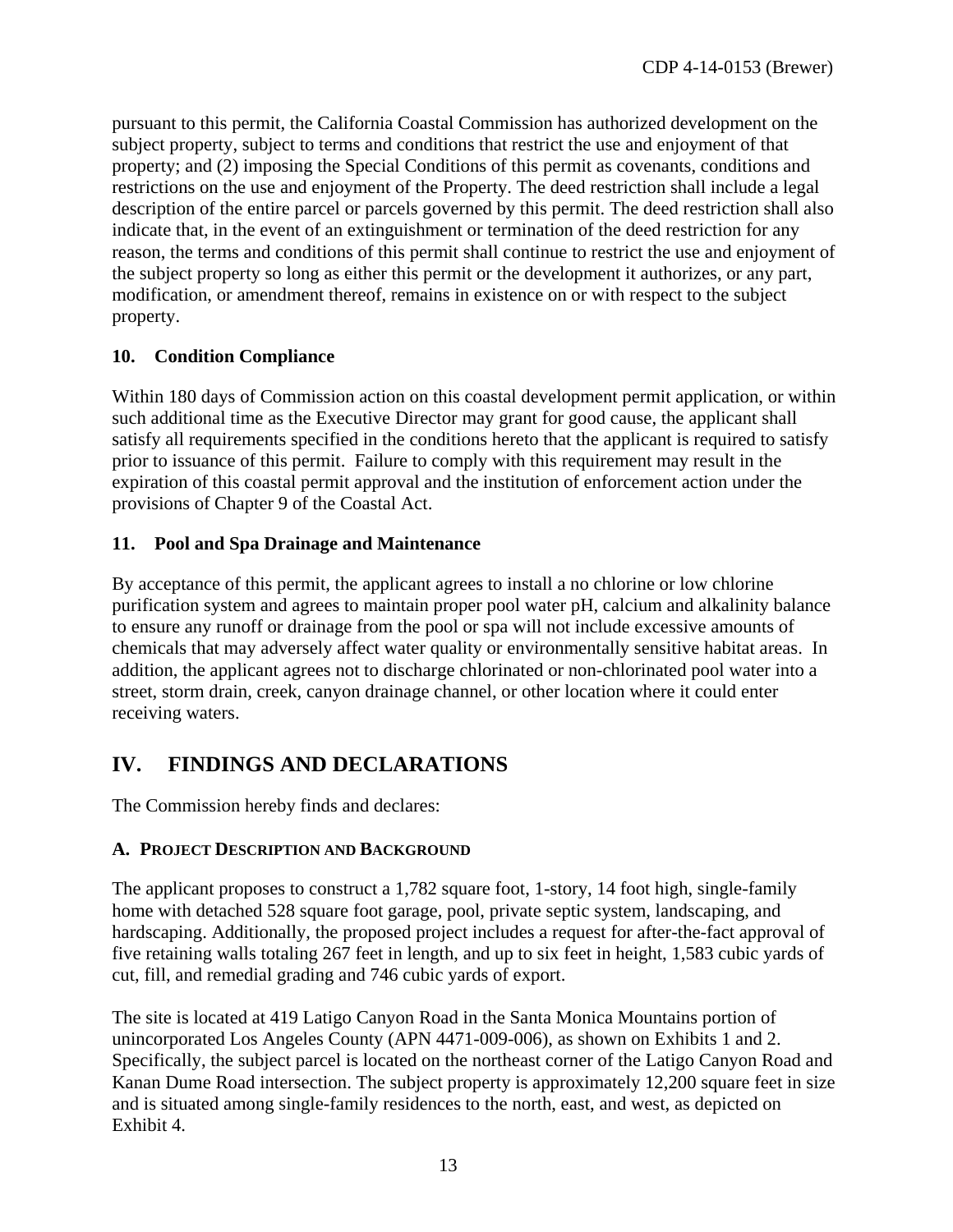The subject property is located in the Zuma Canyon Significant Watershed, at an elevation of approximately 1,775 feet above sea level. The maximum relief on the site is approximately 60 feet. The applicant submitted a "Biological Report Update" dated March 5, 2015 by Rachel Tierney Consulting, that identified the limited biological resources on site consisting of a narrow band of native vegetation located along the eastern portion of the parcel, and as mentioned above, existing residences are located immediately adjacent to the project site. Given the existing pattern of residential development on surrounding parcels and the road configuration, the proposed project site does not contain environmentally sensitive habitat area nor is it a part of a larger contiguous habitat area. The project site is also located approximately 1,000 feet south of the backbone trail, and as mentioned above, is located immediately adjacent to the intersection of Latigo Canyon Road and Kanan Dume Road, which are both designated scenic highways.

On January 14, 12014, the applicant submitted Certificate of Compliance No. RCOC 2004 00296, issued by the County of Los Angeles on December 29, 2004. This Certificate of Compliance was unconditional and indicated that the parcel was created in compliance with all requirements of the Subdivision Map Act and the County Subdivision Ordinance. In this case, the subject parcel was created prior to the Coastal Act and at the time of its creation was in compliance with all applicable state and local subdivision laws.

#### <span id="page-13-0"></span>**B. PAST COMMISSION ACTION**

In 2005 the Commission approved Coastal Development Permit (CDP) No. 4-04-045 (O'Dwyer) for the construction of a new one-story, 1,782 square foot residence with a detached garage, septic system, pool, driveway, retaining walls, and 1,583 cubic yards of cut, fill, and remedial grading, and 746 cubic yards of export to a disposal site located outside of the Coastal Zone. Conditions of approval included a future development restriction and deed restriction. This CDP was issued on July 12, 2005, and the permittee did not submit any request to extend the CDP. As such, the permit was valid from July 12, 2005 to its expiration date on February 17, 2007.

Subsequent to construction of the grading and retaining walls approved pursuant to CDP No. 4- 04-045, a vesting determination was requested by the applicant's agent. For development to be considered vested, a substantial portion of the development approved by CDP No. 4-04-045 would have had to be completed while the permit was issued and valid. Based upon the information provided, including inspection records from Los Angeles County, no development approved by CDP No. 4-04-045 was completed prior to the permit expiration date of February 7, 2007. Thus, the grading and retaining wall work was not completed pursuant to a valid, unexpired CDP. The applicant is therefore requesting after-the-fact approval of this development as a component of the currently proposed project.

#### <span id="page-13-1"></span>**C. HAZARDS AND GEOLOGIC STABILITY**

Section 30253 of the Coastal Act states, in pertinent part, that new development shall:

- *(1) Minimize risks to life and property in areas of high geologic, flood, and fire hazard.*
- *(2) Assure stability and structural integrity, and neither create nor contribute significantly to erosion, instability, or destruction of the site or*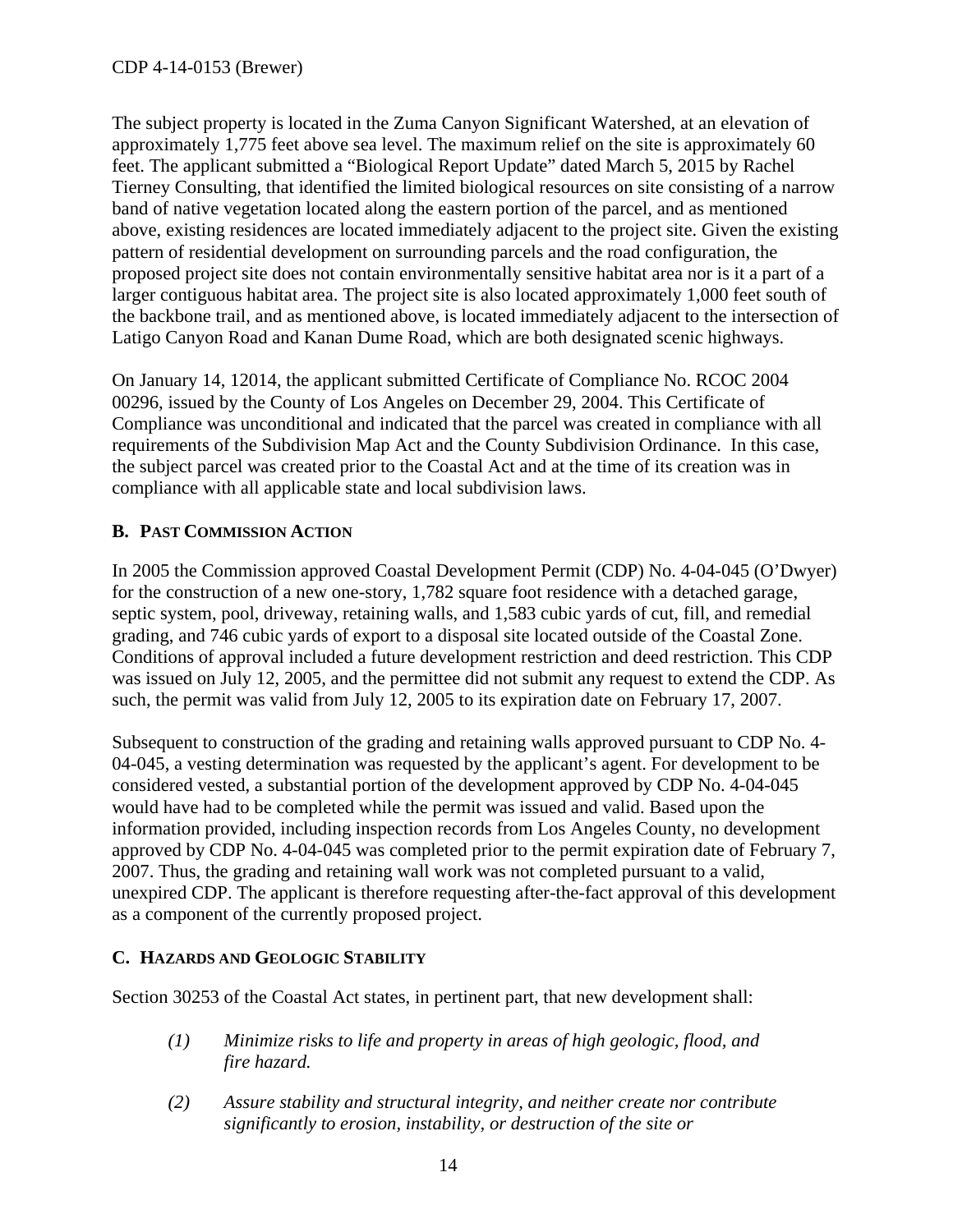*surrounding area or in any way require the construction of protective devices that would substantially alter natural landforms along bluffs and cliffs.*

The proposed development is located in the Malibu/Santa Monica Mountains area, an area historically subject to significant natural hazards including, but not limited to, landslides, erosion, flooding and wild fire. The submitted geology, geotechnical, and/or soils reports referenced as Substantive File Documents conclude that the project site is suitable for the proposed project based on the evaluation of the site's geology in relation to the proposed development. The reports contain recommendations to be incorporated into the project plans to ensure the stability and geologic safety of the proposed project, the project site, and the adjacent properties. To ensure stability and structural integrity and to protect the site and the surrounding sites, the Commission requires the applicant to comply with the recommendations contained in the applicable reports, to incorporate those recommendations into all final design and construction plans, and to obtain the geotechnical consultant's approval of those plans prior to the commencement of construction.

Additionally, to minimize erosion and ensure stability of the project site, the project must include adequate drainage and erosion control measures. In order to achieve these goals, the Commission requires the applicant to submit drainage and interim erosion control plans certified by the geotechnical engineer.

Further, the Commission finds that, for the project to ensure stability and avoid contributing significantly to erosion, all slopes and disturbed areas of the subject site must be landscaped, primarily with native plants, to stabilize disturbed soils and reduce erosion resulting from the development.

Although the conditions described above render the project sufficiently stable to satisfy the requirements of Section 30253, no project is wholly without risks. Due to the fact that the proposed project is located in an area subject to an extraordinary potential for damage or destruction from natural hazards, including wildfire and erosion, those risks remain substantial here. If the applicant nevertheless chooses to proceed with the project, the Commission requires the applicant to assume the liability from these associated risks. Through the assumption of risk condition, the applicant acknowledges the nature of the fire and/or geologic hazard that exists on the site and that may affect the safety of the proposed development.

The following special conditions are required, as determined in the findings above, to assure the project's consistency with Section 30253 of the Coastal Act and as a response to the risks associated with the project:

Special Condition 1: Plans Conforming to Geotechnical Engineer's Recommendations Special Condition 2: Assumption of Risk, Waiver of Liability and Indemnity Special Condition 3: Drainage and Polluted Runoff Control Plans Special Condition 4: Interim Erosion Control Special Condition 5: Landscaping and Erosion Control Plans

For the reasons set forth above, the Commission finds that, as conditioned, the proposed project is consistent with Section 30253 of the Coastal Act.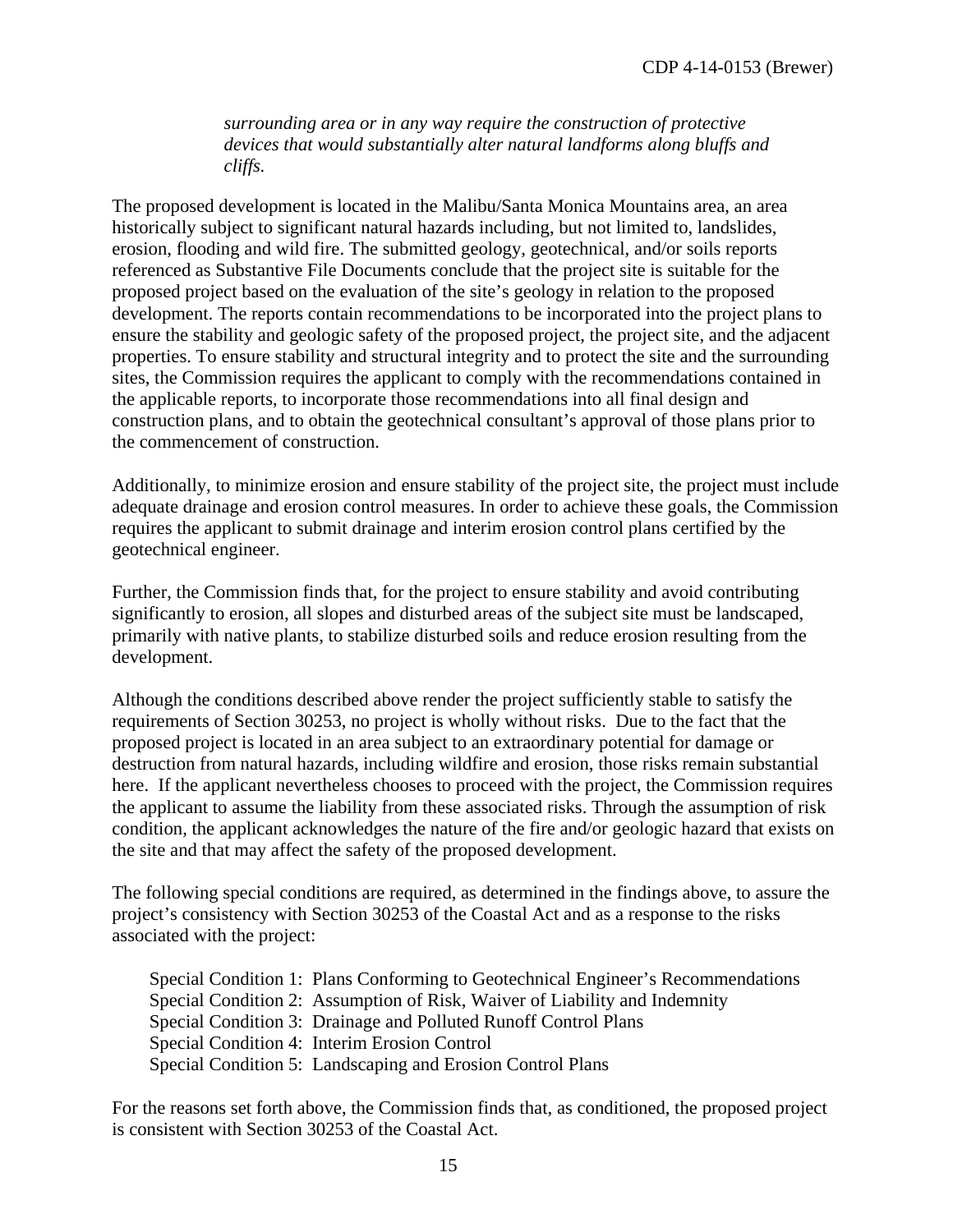#### <span id="page-15-0"></span>**D. WATER QUALITY**

Section 30231 of the Coastal Act states that:

*The biological productivity and the quality of coastal waters, streams, wetlands, estuaries, and lakes appropriate to maintain optimum populations of marine organisms and for the protection of human health shall be maintained and, where feasible, restored through, among other means, minimizing adverse effects of waste water discharges and entrainment, controlling runoff, preventing depletion of ground water supplies and substantial interference with surface water flow, encouraging waste water reclamation, maintaining natural vegetation buffer areas that protect riparian habitats, minimizing alteration of natural streams.*

The Commission recognizes that new development in the Santa Monica Mountains has the potential to adversely impact coastal water quality and aquatic resources because changes such as the removal of native vegetation, the increase in impervious surfaces, and the introduction of new residential uses cause increases in runoff, erosion, and sedimentation, reductions in groundwater recharge, and the introduction of pollutants such as petroleum, cleaning products, pesticides, and other pollutants, as well as effluent from septic systems.

The proposed development will result in an increase in impervious surfaces, which leads to an increase in the volume and velocity of stormwater runoff that can be expected to leave the site and eventually be discharged to coastal waters, including streams, wetlands, and estuaries. The pollutants commonly found in runoff associated with residential use can reduce the biological productivity and the quality of such waters and thereby reduce optimum populations of marine organisms and have adverse impacts on human health. Additionally, both leakage and periodic maintenance drainage of the proposed swimming pool, if not monitored and/or conducted in a controlled manner, may result in excess runoff and erosion potentially causing the instability of the site and adjacent properties and potential impacts from pool chemicals (i.e. pool water algaecides, chemical pH balancing, and other water conditioning chemicals).

Therefore, in order to minimize the potential for such adverse impacts to water quality and aquatic resources resulting from runoff both during construction and in the post-development stage, the Commission requires the incorporation of Best Management Practices designed to control the volume, velocity and pollutant load of stormwater and dry weather flows leaving the developed site, including: 1) site design, source control and/or treatment control measures; 2) implementing erosion sediment control measures during construction and post construction; and 3) revegetating all graded and disturbed areas with primarily native landscaping.

Additionally, the applicant's geologic consultants have concluded that the site is suitable for the proposed septic system and that there would be no adverse impact to the site or surrounding areas from the use of a septic system. The County of Los Angeles Environmental Health Department has given in-concept approval of the proposed septic system, indicating that it meets the plumbing code requirements. The Commission has found that conformance with the provisions of the plumbing code is protective of water resources.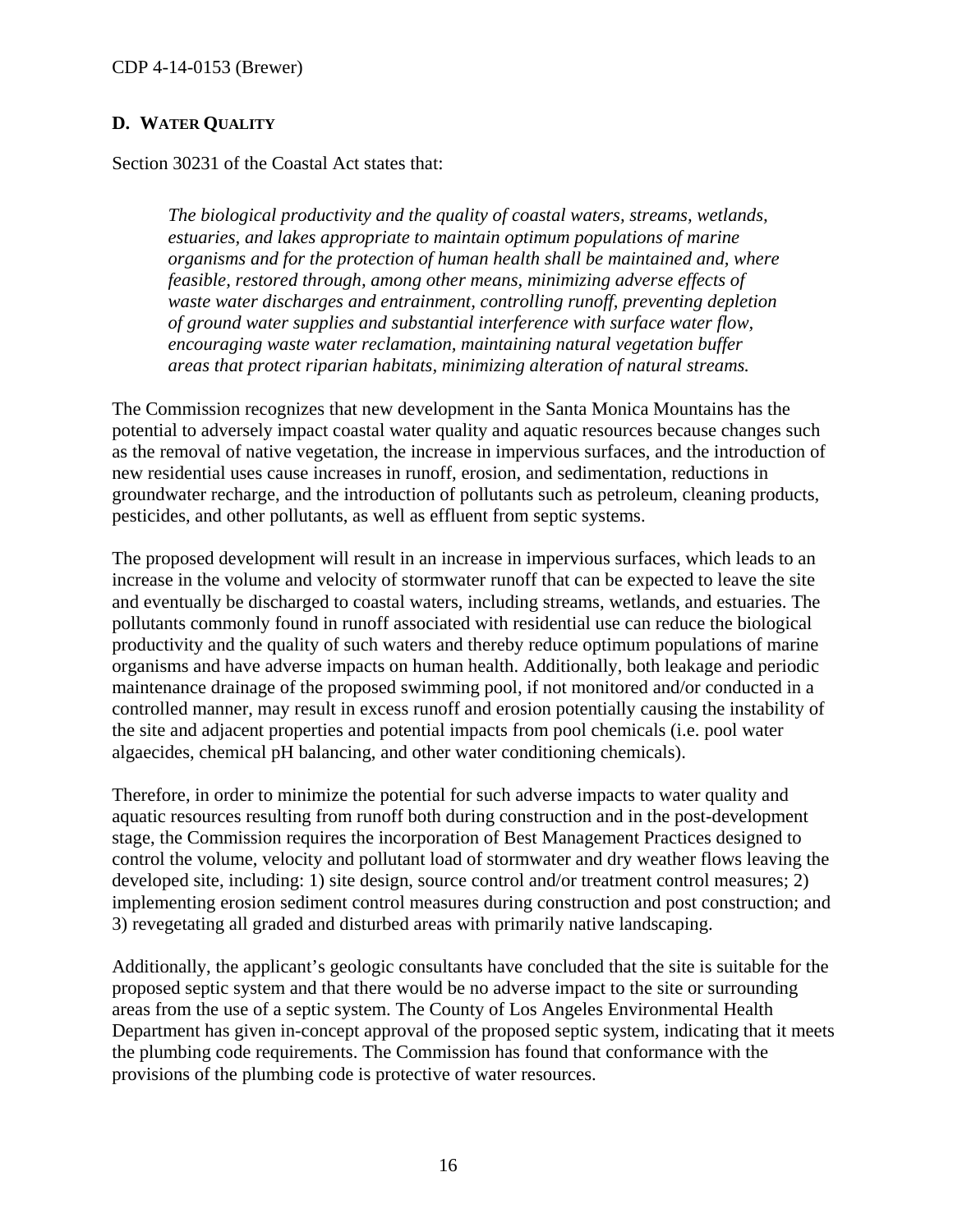The following special conditions are required, as determined in the findings above, to assure the project's consistency with Section 30231 of the Coastal Act:

Special Condition 3: Permanent Drainage and Polluted Runoff Control Plans Special Condition 4: Interim Erosion Control Plans and Construction Responsibilities Special Condition 5: Landscaping and Erosion Control Plans Special Condition 11: Pool and Spa Drainage and Maintenance

Therefore, the Commission finds that the proposed project, as conditioned, is consistent with Section 30231 of the Coastal Act.

#### <span id="page-16-0"></span>**E. VISUAL RESOURCES**

Section 30251 of the Coastal Act states:

*The scenic and visual qualities of coastal areas shall be considered and protected as a resource of public importance. Permitted development shall be sited and designed to protect views to and along the ocean and scenic coastal areas, to minimize the alteration of natural land forms, to be visually compatible with the character of surrounding areas, and, where feasible, to restore and enhance visual quality in visually degraded areas. New development in highly scenic areas such as those designated in the California Coastline Preservation and Recreation Plan prepared by the Department of Parks and Recreation and by local government shall be subordinate to the character of its setting.*

The subject site is located at the northeast corner of Latigo Canyon Road and Kanan Dume Road. The approved Santa Monica Mountains LCP identifies both Latigo Canyon Road and Kanan Dume Road as Scenic Routes. Additionally, the project site is located approximately 1,000 feet south of the backbone trail. Development of the proposed residence raises two issues regarding the siting and design: (1) whether or not public views from public roadways will be adversely affected; or, (2) whether or not public views from public lands and trails will be affected.

Portions of the proposed development will be visible from segments of both Latigo Canyon Road and Kanan Dume Road. The proposed residence and garage will be visible from Kanan Dume Road in the northbound direction and to a limited degree from the southbound direction along this section of the road. Additionally, the proposed residence and garage will be visible from Latigo Canyon Road in both the westbound and eastbound directions. The floor elevation of the building pad for the residence is located about 20 feet above the grade of Kanan Dume Road and 22 feet above the grade of Latigo Canyon Road. In effect, the top of the proposed residence will be about 34 to 36 feet above the grade of these two roadways at this location.

As mentioned above, the proposed residence is one-story with a maximum height of 14 feet from existing grade, and has been designed to be stepped into the hillside. The proposed building site and design minimizes the amount of grading and landform alteration necessary for the project and there are no siting alternatives where the building would not be visible from public viewing areas.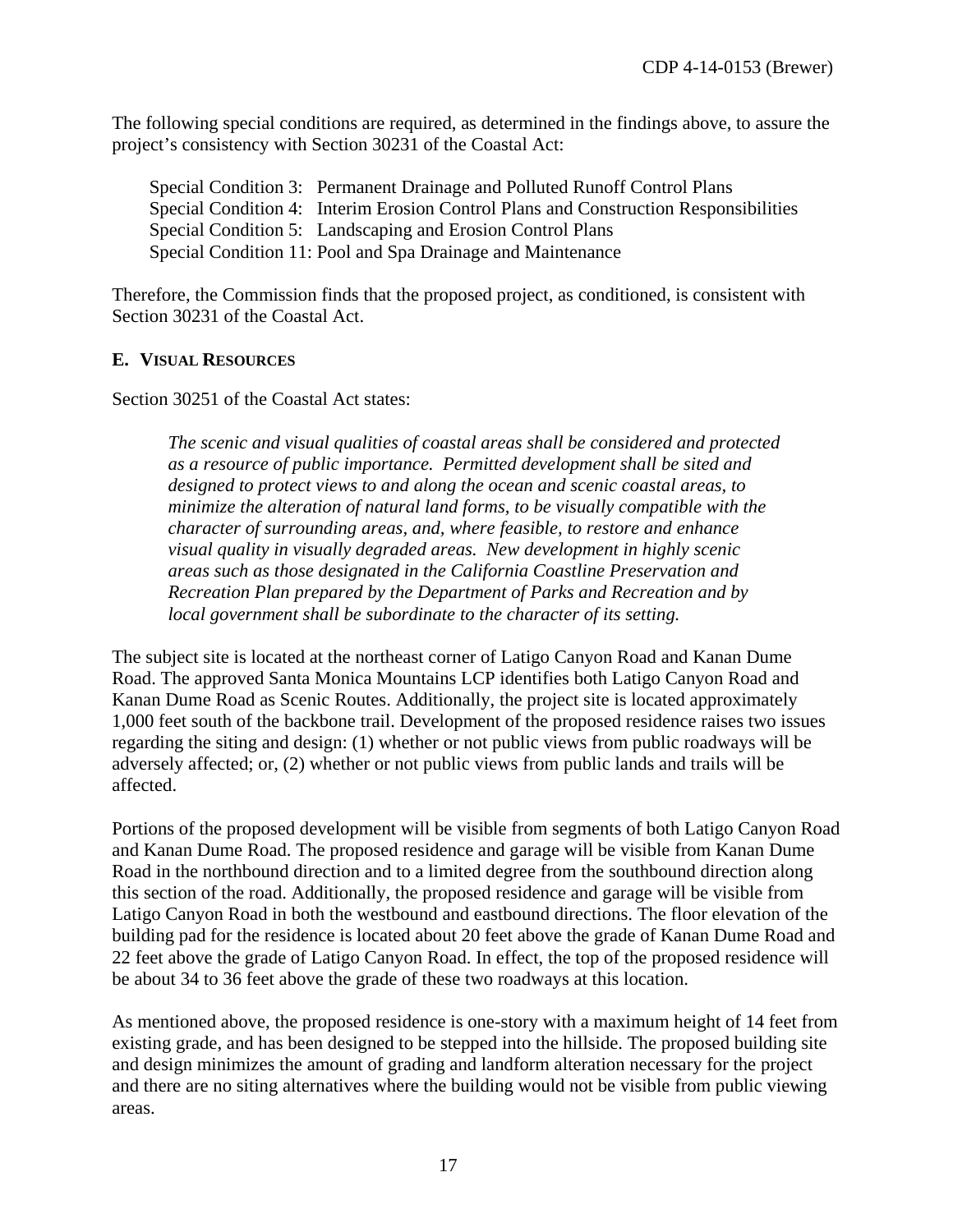The proposed structure is compatible with the character of other residential development in the area. The proposed structure height is consistent with the maximum height (35 feet above existing grade) that the Commission has permitted in past decisions in the Santa Monica Mountains and with the maximum height (18 feet) allowed under the guidance policies and provisions of the Santa Monica Mountains LCP. Specifically, Section 22.44.1250 of the LIP requires that structures in Scenic Resource Areas (which includes Scenic Routes) have a height not to exceed 18 feet above natural or finished grade, whichever is lower. In addition, the development would be partially screened by vegetation.

Even with vegetative screening, the proposed development will be unavoidably visible from public viewing areas. The Commission has considered siting and design alternatives that would avoid or reduce any impacts to visual resources. There is no feasible alternative whereby the structure would not be visible from public viewing areas. To minimize the visual impacts associated with development of the project site, the Commission requires: that the structure be finished in a color consistent with the surrounding natural landscape; that windows on the development be made of non-reflective glass; use of appropriate, adequate, and timely planting of native landscaping to soften the visual impact of the development from public view areas; and a limit on night lighting of the site to protect the nighttime rural character of this portion of the Santa Monica Mountains.

In recognition that future development normally associated with a single-family residence, that might otherwise be exempt, has the potential to impact scenic and visual resources of the area, the Commission requires that any future improvements on the subject property shall be reviewed by the Commission for consistency with the resource protection policies of the Coastal Act through a coastal development permit.

Additionally, the Commission requires the applicant to record a deed restriction that imposes the terms and conditions of this permit as restrictions on use and enjoyment of the property and provides any prospective purchaser of the site with recorded notice that the restrictions are imposed on the subject property.

The following special conditions are required to assure the project's consistency with Section 30251 of the Coastal Act:

Special Condition 5: Landscaping and Fuel Modification Plans Special Condition 6: Structural Appearance Special Condition 7: Lighting Restriction Special Condition 8: Future Development Restriction Special Condition 9: Deed Restriction

For the reasons set forth above, the Commission finds that the proposed project, as conditioned, is consistent with Section 30251 of the Coastal Act.

#### <span id="page-17-0"></span>**F. UNPERMITTED DEVELOPMENT**

Development has occurred on the subject site without the required coastal development permit. The unpermitted development includes 1,583 cubic yards of cut, fill, and remedial grading and 746 cubic yards of export, as well as construction of five retaining walls totaling 267 feet in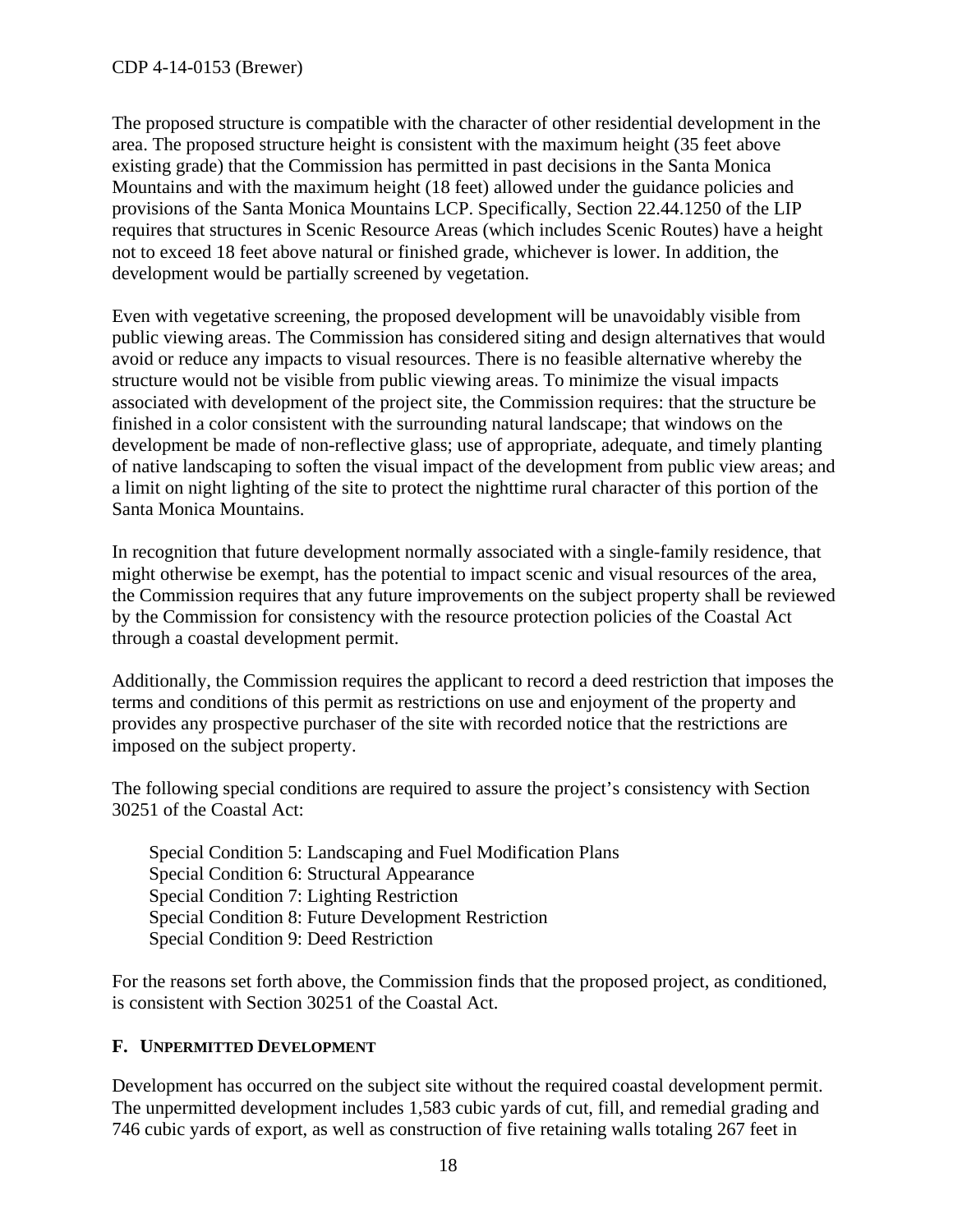length, and up to six feet in height. As described above, construction of this development occurred subsequent to the expiration of CDP 4-04-045. As such, no evidence could be found that the subject grading and retaining walls were constructed pursuant to a valid coastal permit from this commission. This application includes the request for after-the-fact approval for the above referenced unpermitted development.

In order to ensure that the unpermitted development component of this application is resolved in a timely manner, the Commission finds it necessary to require the applicant to fulfill all of the Special Conditions that are a prerequisite to the issuance of this permit, within 180 days of Commission action. The following special condition is required to assure the project's consistency with all applicable Chapter 3 policies of the Coastal Act:

Special Condition 10: Condition Compliance

Although development has taken place prior to submission of this permit application, consideration of the application by the Commission has been based solely upon the Chapter 3 policies of the Coastal Act. Approval of this permit does not constitute a waiver of any legal action with regard to any alleged violations nor does it constitute an admission as to the legality of any development undertaken on the subject site without a coastal permit. The Commission's enforcement division will evaluate further actions to address this matter.

#### <span id="page-18-0"></span>**G. LOCAL COASTAL PROGRAM (LCP) PREPARATION**

Section 30604(a) of the Coastal Act states that:

*a) Prior to certification of the local coastal program, a coastal development permit shall be issued if the issuing agency, or the commission on appeal, finds that the proposed development is in conformity with the provisions of Chapter 3 (commencing with Section 30200) of this division and that the permitted development will not prejudice the ability of the local government to prepare a local coastal program that is in conformity with the provisions of Chapter 3 (commencing with Section 30200).*

Section 30604(a) of the Coastal Act provides that the Commission shall issue a Coastal Development Permit only if the project will not prejudice the ability of the local government having jurisdiction to prepare a Local Coastal Program, which conforms to Chapter 3 policies of the Coastal Act. The Commission has approved an LCP for the Santa Monica Mountains portion of Los Angeles County. Specifically, Local Coastal Program Amendment No. LCP-4-LAC-14- 0108-4 was approved with suggested modifications (April 10, 2014) for the 2014 Land Use Plan and Local Coastal Program Amendment No. LCP-4-LAC-14-0109-4 was approved with suggested modifications (July 10, 2014) for the 2104 Implementation Plan. The County of Los Angeles has not yet accepted the suggested modifications, and so the LCP is not yet effectively certified.

The preceding sections provide findings that the proposed projects will be in conformity with the provisions of Chapter 3 if certain conditions are incorporated into the projects and are accepted by the applicant. As conditioned, the proposed development will avoid or minimize adverse impacts and is found to be consistent with the applicable policies contained in Chapter 3.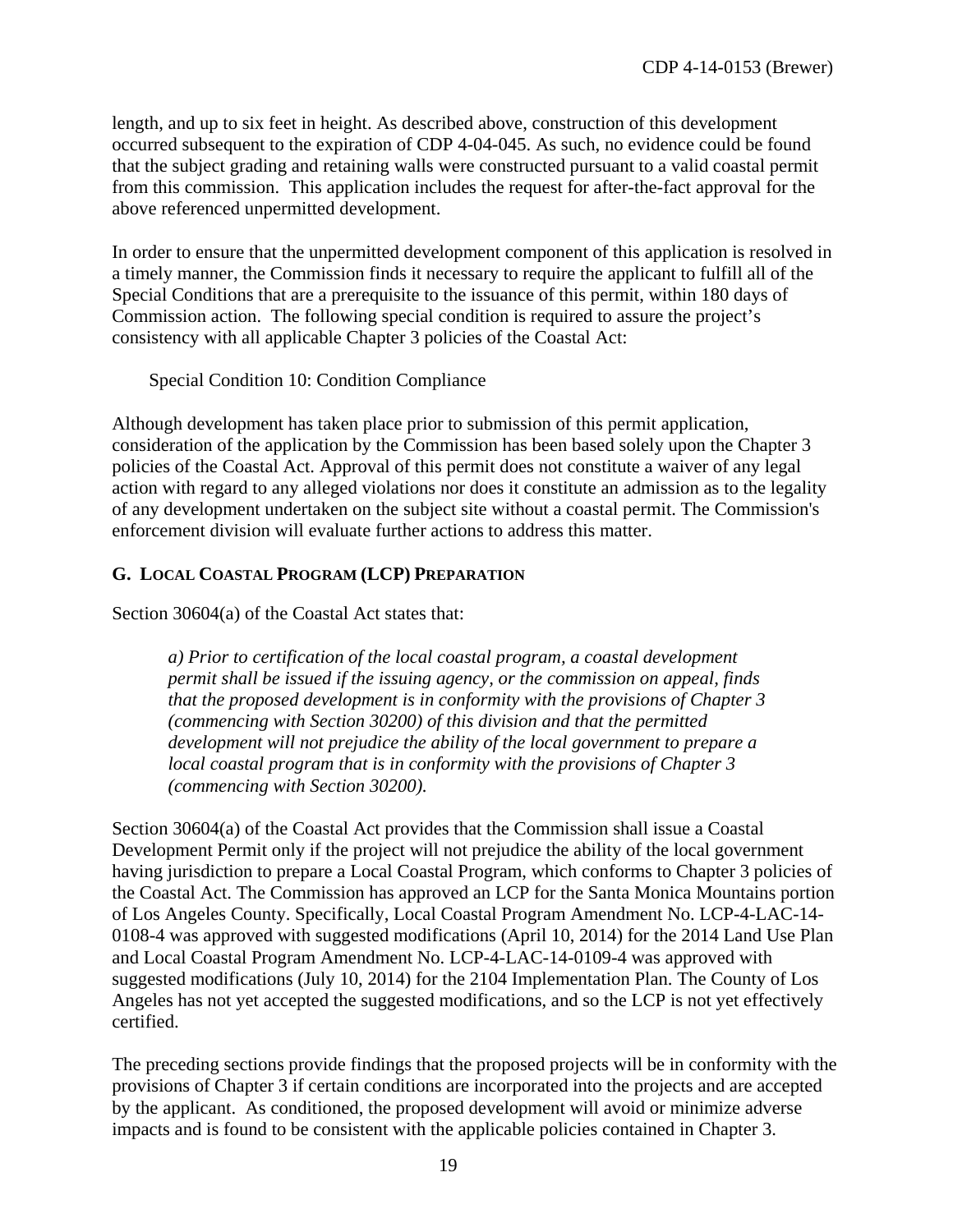Further, as conditioned, the proposed development is consistent with the guidance policies and provisions of the approved LCP. The following special conditions are required to assure the project's consistency with Section 30604 of the Coastal Act:

Special Conditions 1 through Eleven 11

Therefore, the Commission finds that approval of the proposed development, as conditioned, will not prejudice the County of Los Angeles' ability to prepare a Local Coastal Program for this area which is also consistent with the policies of Chapter 3 of the Coastal Act, as required by Section 30604(a).

#### <span id="page-19-0"></span>**H. CALIFORNIA ENVIRONMENTAL QUALITY ACT**

Section 13096(a) of the Commission's administrative regulations requires Commission approval of a Coastal Development Permit application to be supported by a finding showing the application, as conditioned by any conditions of approval, to be consistent with any applicable requirements of the California Environmental Quality Act (CEQA). Section 21080.5(d)(2)(A) of CEQA prohibits a proposed development from being approved if there are feasible alternatives or feasible mitigation measures available which would substantially lessen any significant adverse effect that the activity may have on the environment.

The Commission incorporates its findings on Coastal Act consistency at this point as if set forth in full. These findings address and respond to all public comments regarding potential significant adverse environmental effects of the project that were received prior to preparation of the staff report. As discussed above, the proposed development, as conditioned, is consistent with the policies of the Coastal Act. Feasible mitigation measures, which will minimize all adverse environmental effects, have been required as special conditions. The following special conditions are required to assure the project's consistency with Section 13096 of the California Code of Regulations:

Special Conditions 1 through 11

As conditioned, there are no feasible alternatives or feasible mitigation measures available, beyond those required, which would substantially lessen any significant adverse impact that the activity may have on the environment. Therefore, the Commission finds that the proposed project, as conditioned to mitigate the identified impacts, can be found to be consistent with the requirements of the Coastal Act to conform to CEQA.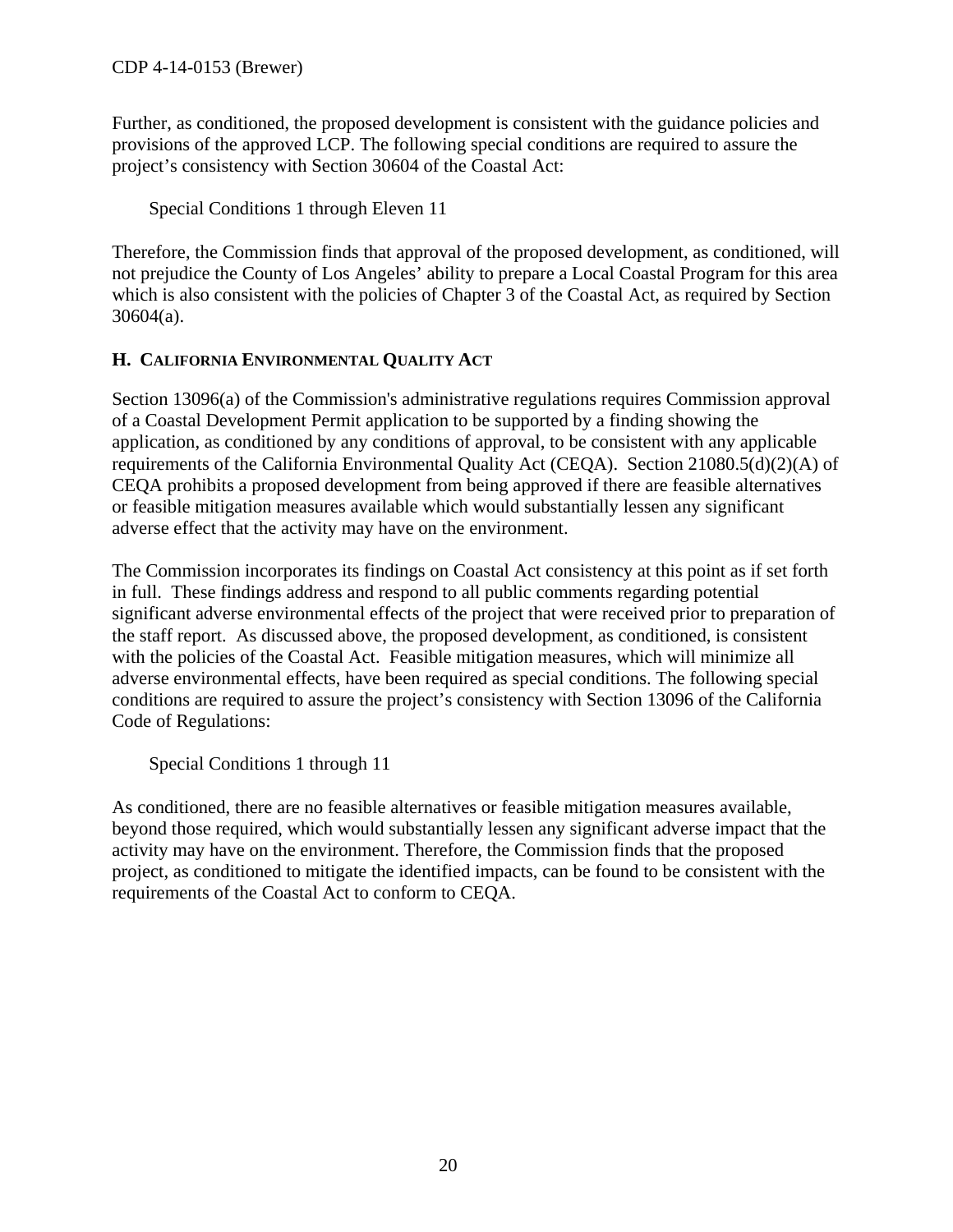# **APPENDIX 1**

# **Substantive File Documents**

Certified Malibu/Santa Monica Mountains Land Use Plan; Updated Biological Assessment, by Rachel Tierney Consulting, dated March 25, 2014; Engineering Geologic Update Letter, by Mountain Geology Inc., dated March 13, 2014; Update Geotechnical Engineering Report, by Cal West Geotechnical, dated March 17, 2014; Certificate of Compliance, issued by Los Angeles County December 29, 2004; Coastal Development Permit No. 4-04-045; and Vesting Determination for Coastal Development Permit No. 4-04-045, dated December 17, 2012.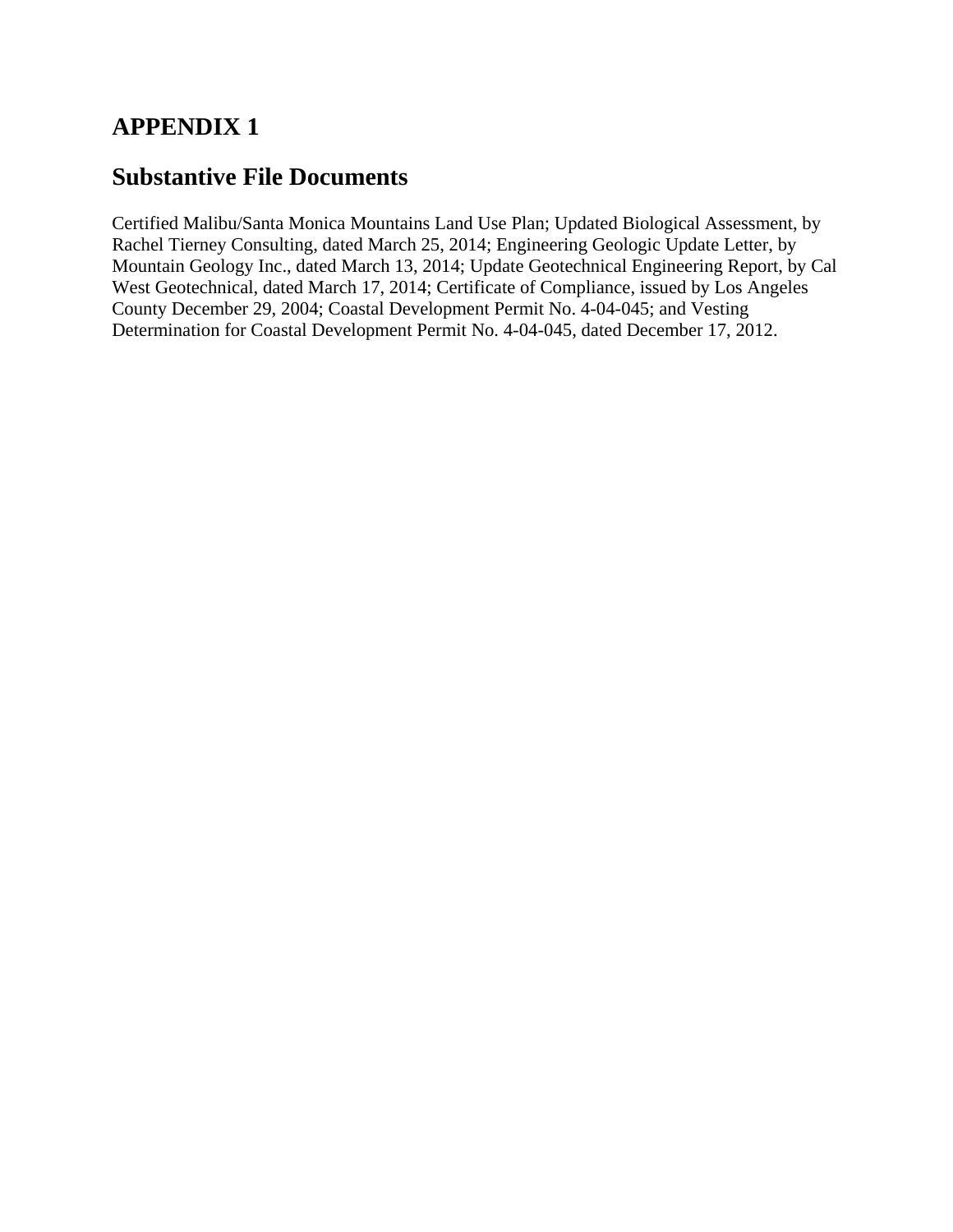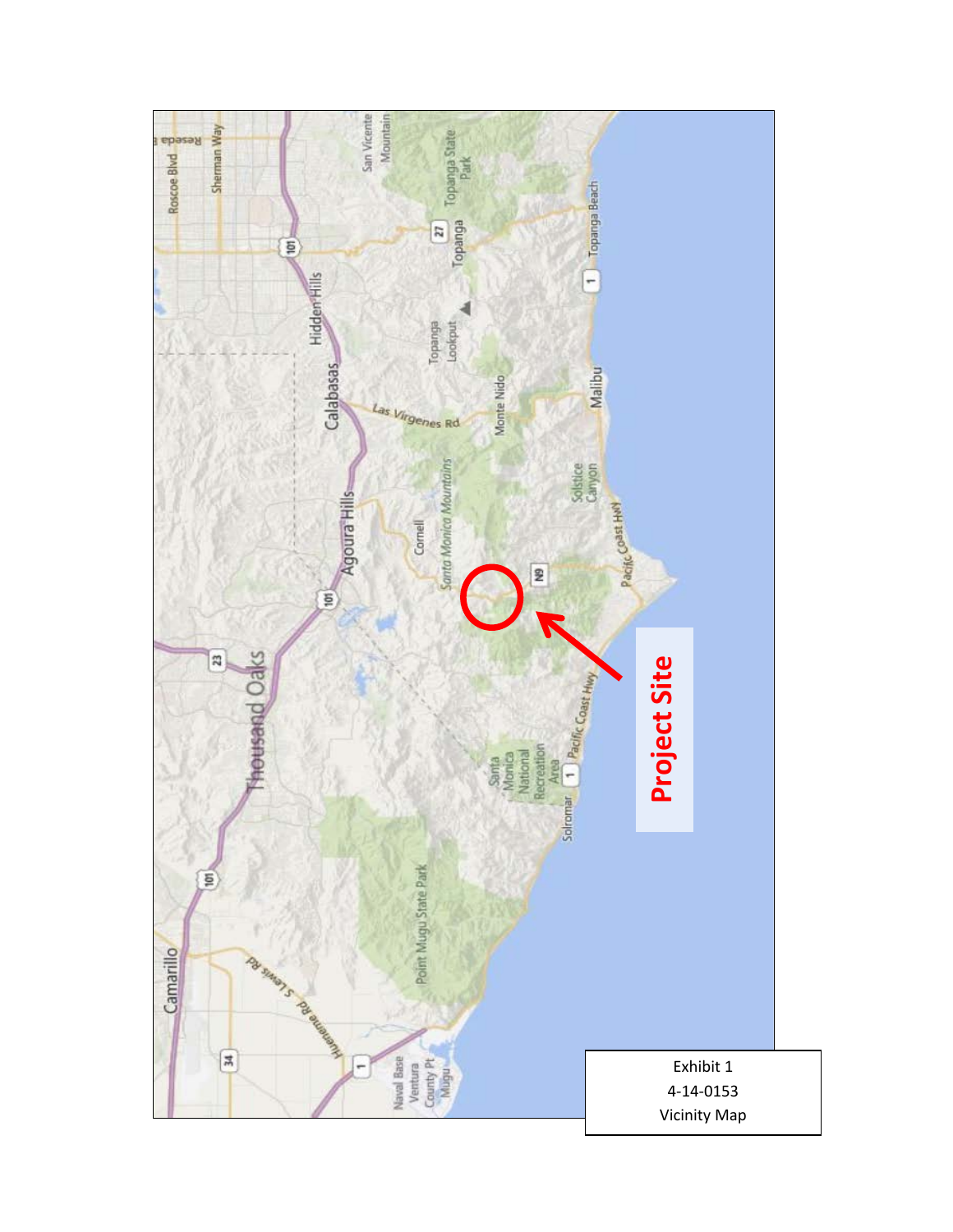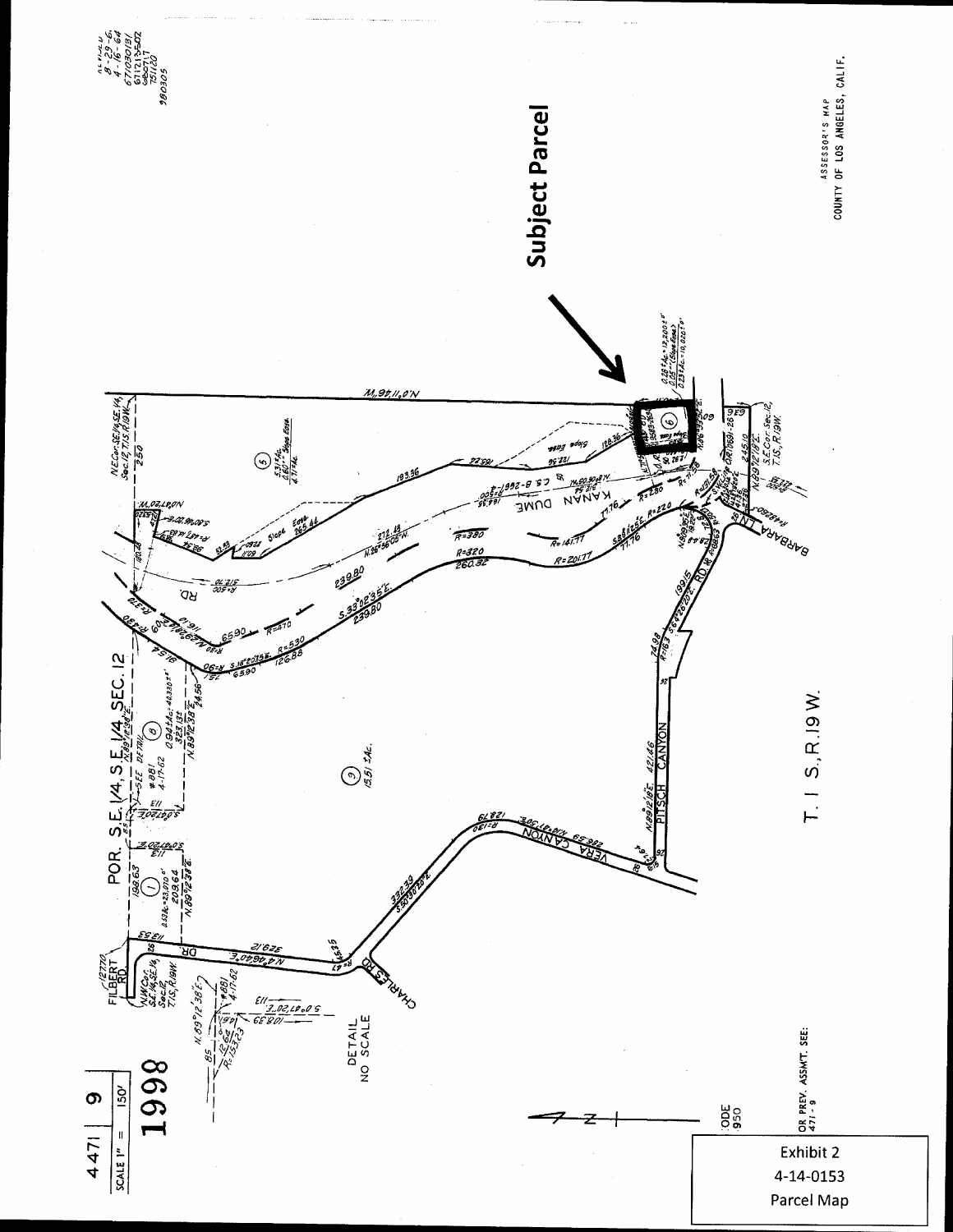

 $\int$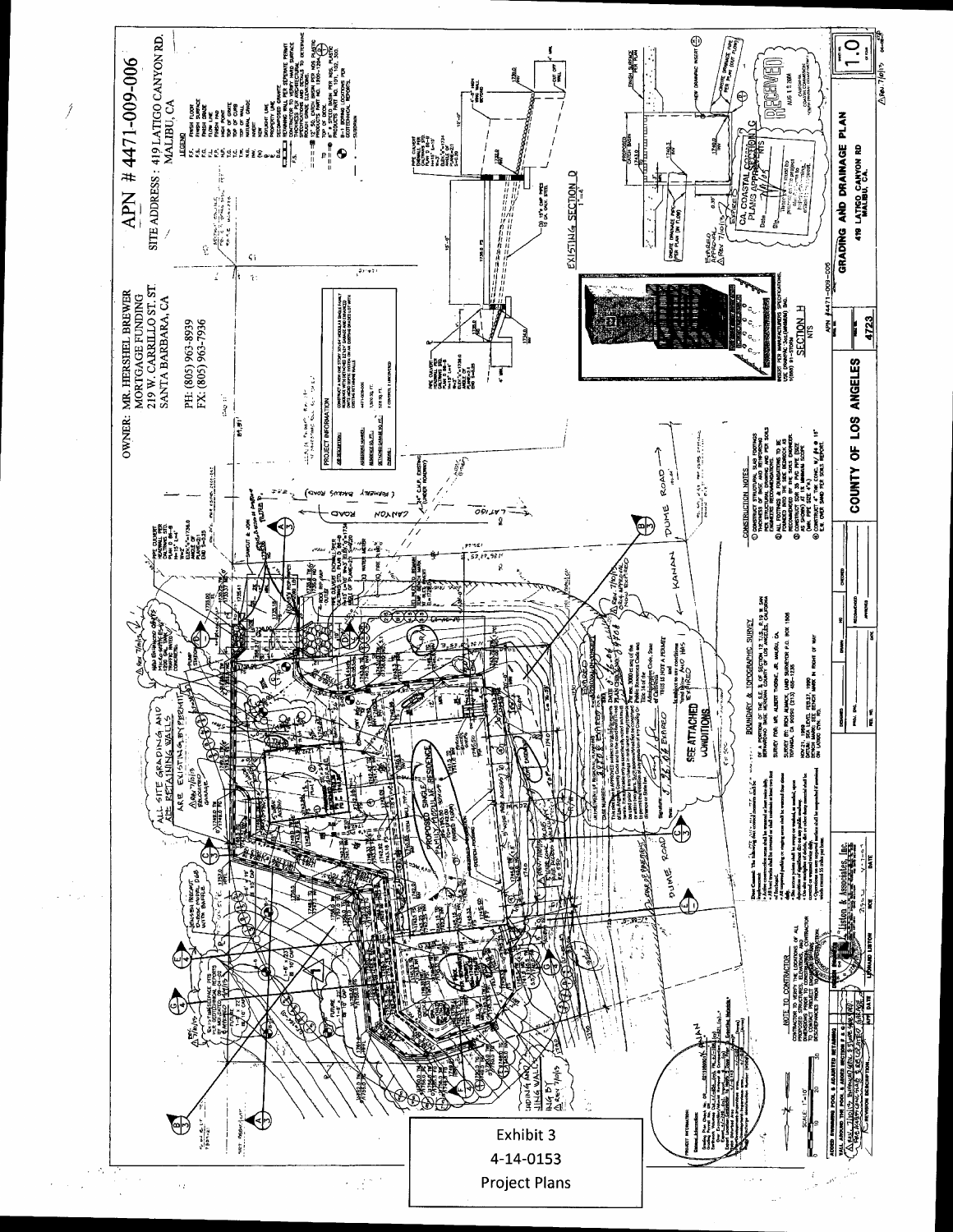

Λ.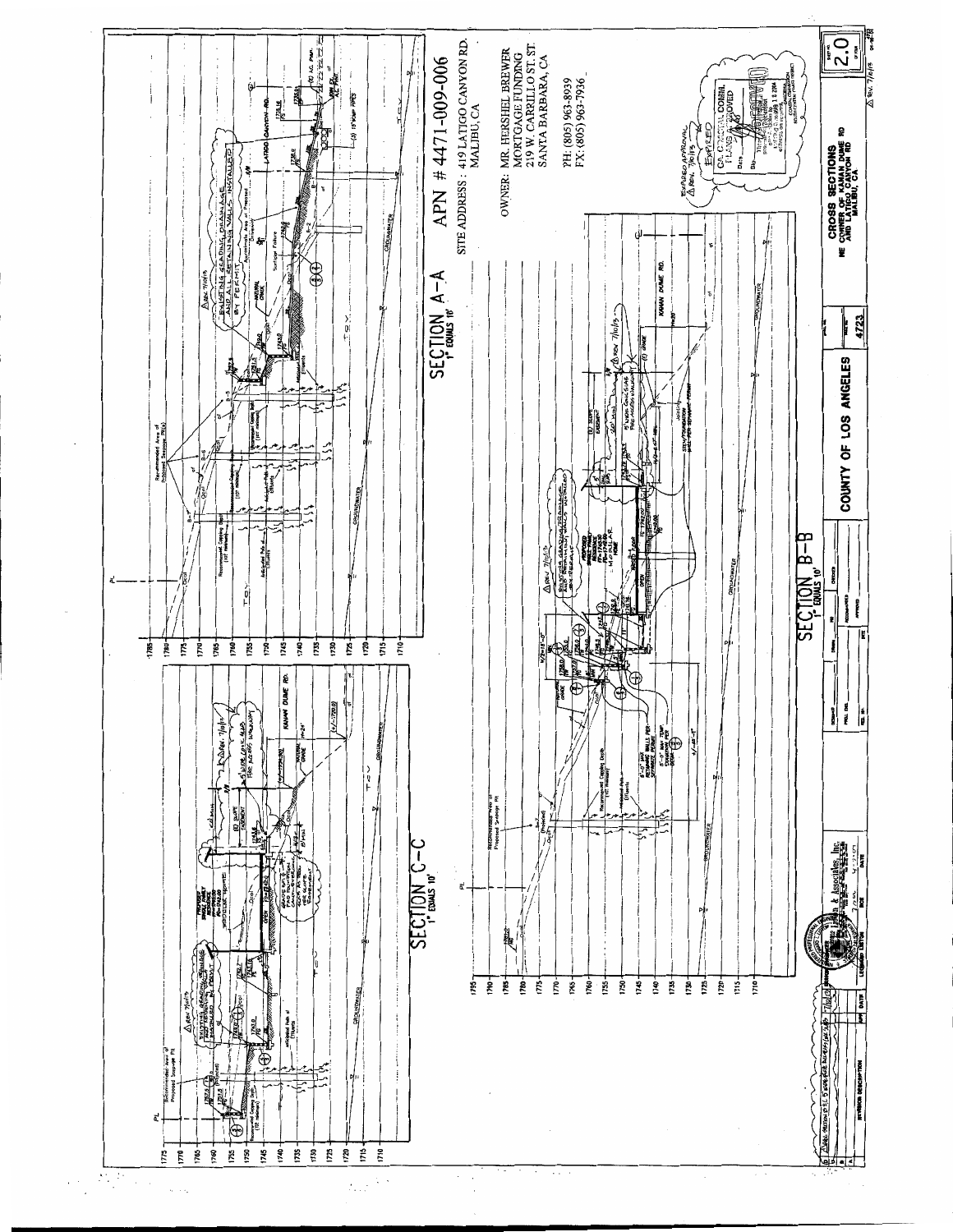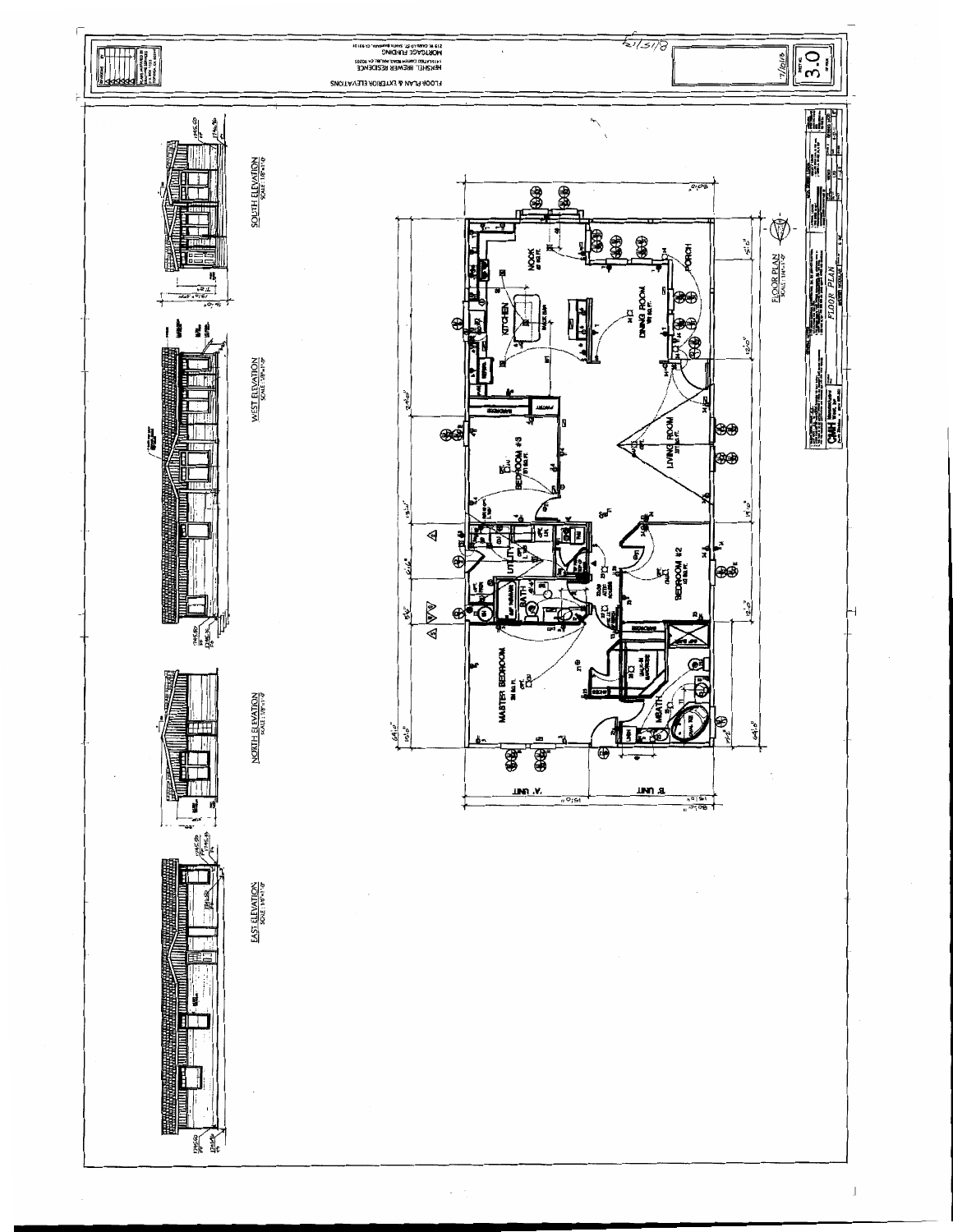